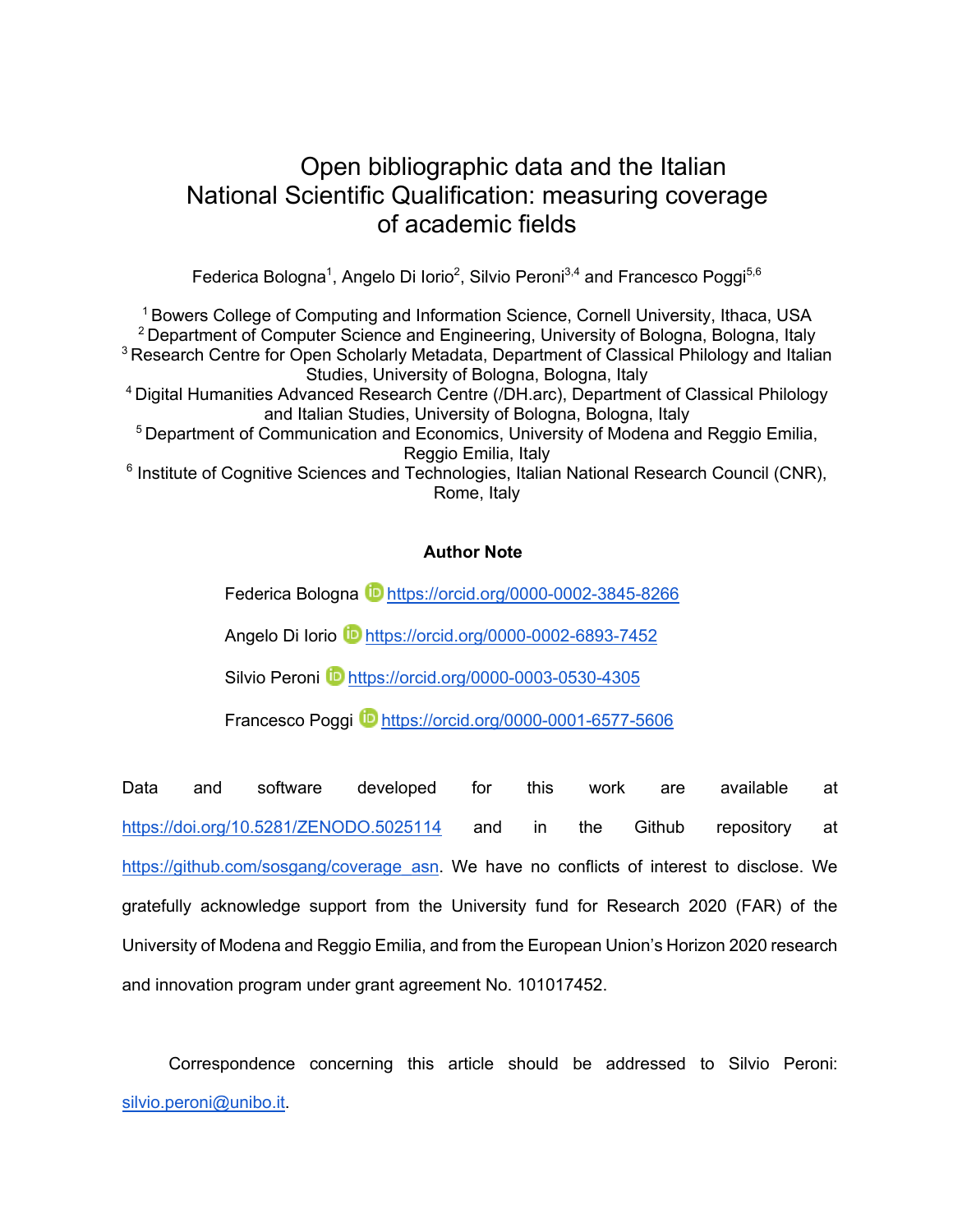## **Abstract**

The importance of open bibliographic repositories is widely accepted by the scientific community. For evaluation processes, however, there is still some skepticism: even if large repositories of open access articles and free publication indexes exist and are continuously growing, assessment procedures still rely on proprietary databases, mainly due to the richness of the data available in these proprietary databases and the services provided by the companies they are offered by. This paper investigates the status of open bibliographic data of three of the most used open resources, namely Microsoft Academic Graph, Crossref and OpenAIRE, evaluating their potentialities as substitutes of proprietary databases for academic evaluation processes. We focused on the Italian National Scientific Qualification (NSQ), the Italian process for University Professor qualification, which uses data from commercial indexes, and investigated similarities and differences between research areas, disciplines and application roles. The main conclusion is that open datasets are ready to be used for some disciplines, among which mathematics, natural sciences, economics and statistics, even if there is still room for improvement; but there is still a large gap to fill in others - like history, philosophy, pedagogy and psychology - and a stronger effort is required from researchers and institutions.

*Keywords:* bibliographic data, open data, open bibliographic repositories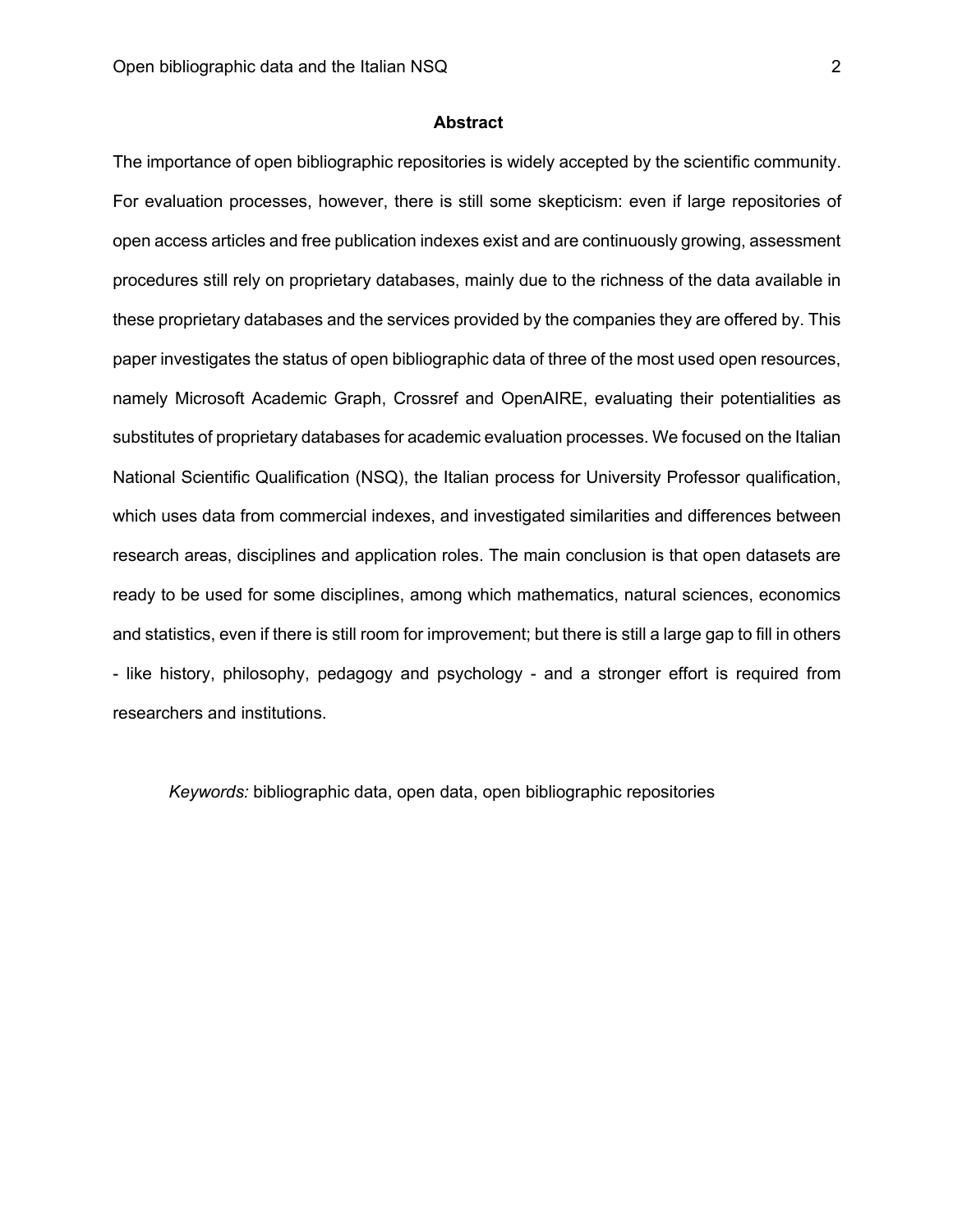#### **1. Introduction**

The relevance of open bibliographic datasets is continuously increasing, under the push of internationally-coordinated efforts such as the Initiative for Open Citations (I4OC, https://i4oc.org) and the Initiative for Open Abstracts (I4OA, https://i4oa.org). These datasets not only changed the way scholars search for literature, but also enabled the advancement of the scientometrics and bibliometrics fields. The larger availability of open data made it possible for researchers to carry out ground-breaking studies on research practices, academic literature and academic institutions (Bedogni et al., 2021; Chudlarský & Dvořák, 2020; Di Iorio et al., 2019; Huang et al., 2020; Martín-Martín et al., 2021; S. Peroni et al., 2020; Zhu et al., 2020).

One of the issues still open in this context is whether or not the open bibliographic datasets are ready to substitute commercial ones in the research evaluation processes. In fact, bibliometrics are being widely used, both by private and governmental agencies, to evaluate the scientific performance of institutions, journals, groups and scholars. For example, several countries employ evaluation procedures that combine bibliometrics and peer-review, like the *Excellence in Research for Australia* (ERA), The British *Research Excellence Framework* (REF), the *Valutazione della Qualità della Ricerca* (VQR) and the *National Scientific Qualification* (NSQ) in Italy. But these processes still rely on commercial datasets, such as Scopus and WoS.

Therefore investigating the availability of open data in the context of national scholarly assessments is of utmost relevance. The first step in that direction is to study the coverage of the publications in these datasets. Previous works have mainly used (the publications found in) proprietary datasets as benchmarks against which to compare (the publications found in) open datasets (Martín-Martín et al. 2021; Huang et al. 2020; Singh et al. 2021; Visser et al. 2021; Harzing 2019).

This paper adds a piece to the puzzle. It sheds light on the differences between the open datasets when used for evaluating research productivity in different contexts and disciplines.

Specifically, we ground this study in the Italian National Scientific Qualification (NSQ). The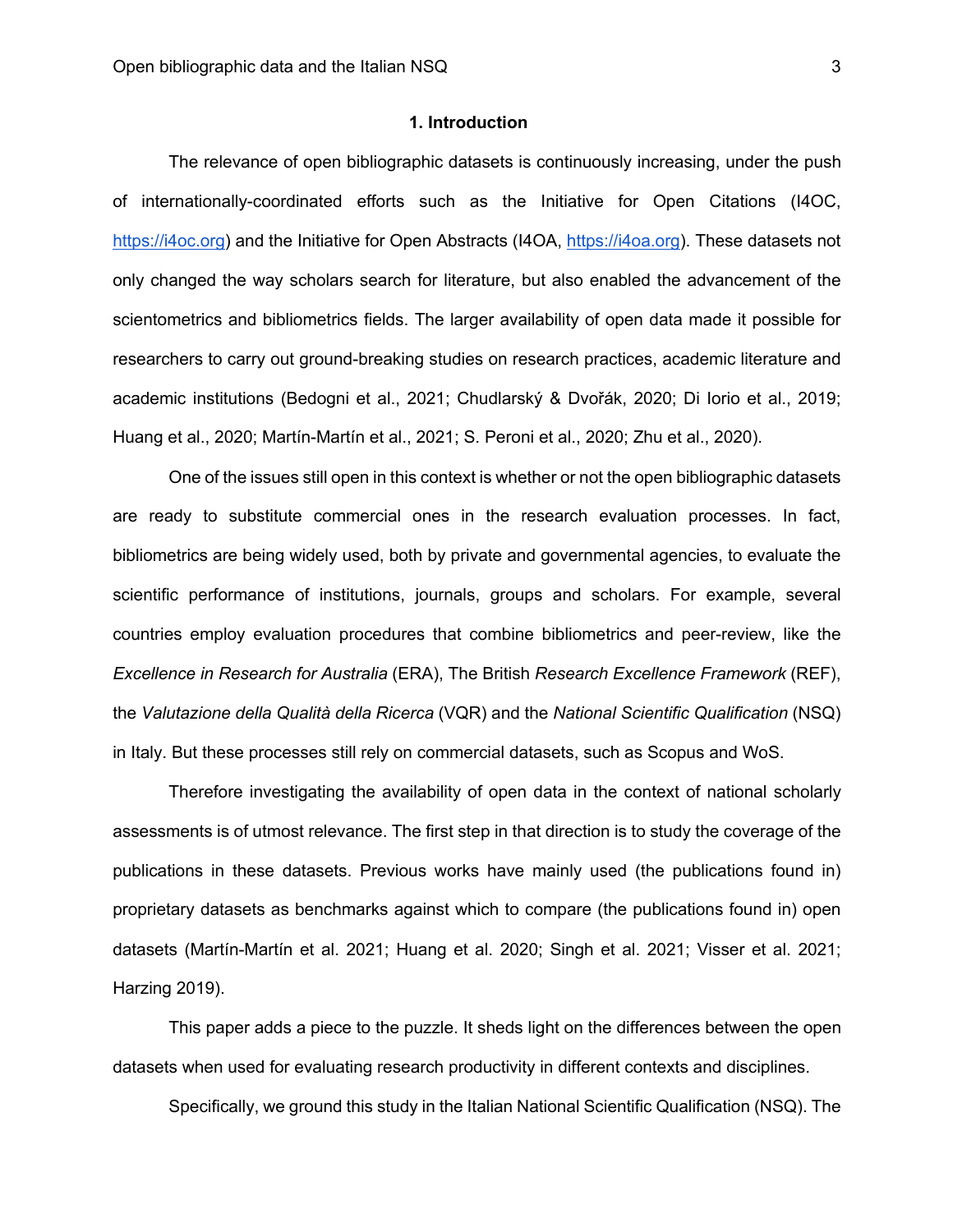NSQ is a nation-wide research assessment exercise which establishes whether a scholar can apply to professorial academic positions as Associate Professor and Full Professor. Applications are organized according to a governmentally-defined taxonomy of 190 Recruitment Fields (RF) divided into 14 Scientific Areas (SA). The disciplines are divided into two categories, citationbased (CDs) and non-citation-based (NDs), depending on the use of citations for the evaluation. In the NSQ nomenclature, CDs and NDs are actually tagged as "bibliometric" and "nonbibliometric" disciplines, respectively, but we prefer not to use this terminology that might be misleading here. Note also that SAs can include either CDs or NDs disciplines or a mix of them.

Our work moves off such a distinction and digs into open datasets: do these datasets show the same structure and behavior for CDs and NDs disciplines? Which are the most relevant differences? Where do these differences derive from? And more: are there significant differences between the coverage for candidates as Associate Professor or Full Professor? And between the coverage for candidates in different recruitment fields?

To answer these questions we analyzed Microsoft Academic Graph, Crossref, and OpenAIRE and compared the coverage of publications for a wide range of disciplines and candidates. This work in fact is an extension of a particular aspect (i.e. the coverage of publications in open datasets) of our previous study that was limited to some recruitment fields only (Bologna et al, 2021c). Here, we include all disciplines of the NSQ and analyze the publications of all candidates in the 2016, 2017, and 2018 terms of the NSQ. Overall we consider 2,353,872 publications for 58,335 candidates in 190 Recruitment Fields. We also investigate whether coverage improves when combining the three datasets, collecting evidence of the *effectiveness* of these datasets for CDs disciplines, much more than NDs, and some peculiarities of each dataset.

Note that the term *effectiveness* is used here to indicate the capability of providing data for the evaluation process, not the fairness and efficacy of the process itself. Our goal is not to assess the NSQ or similar processes, rather to understand if these processes could be built and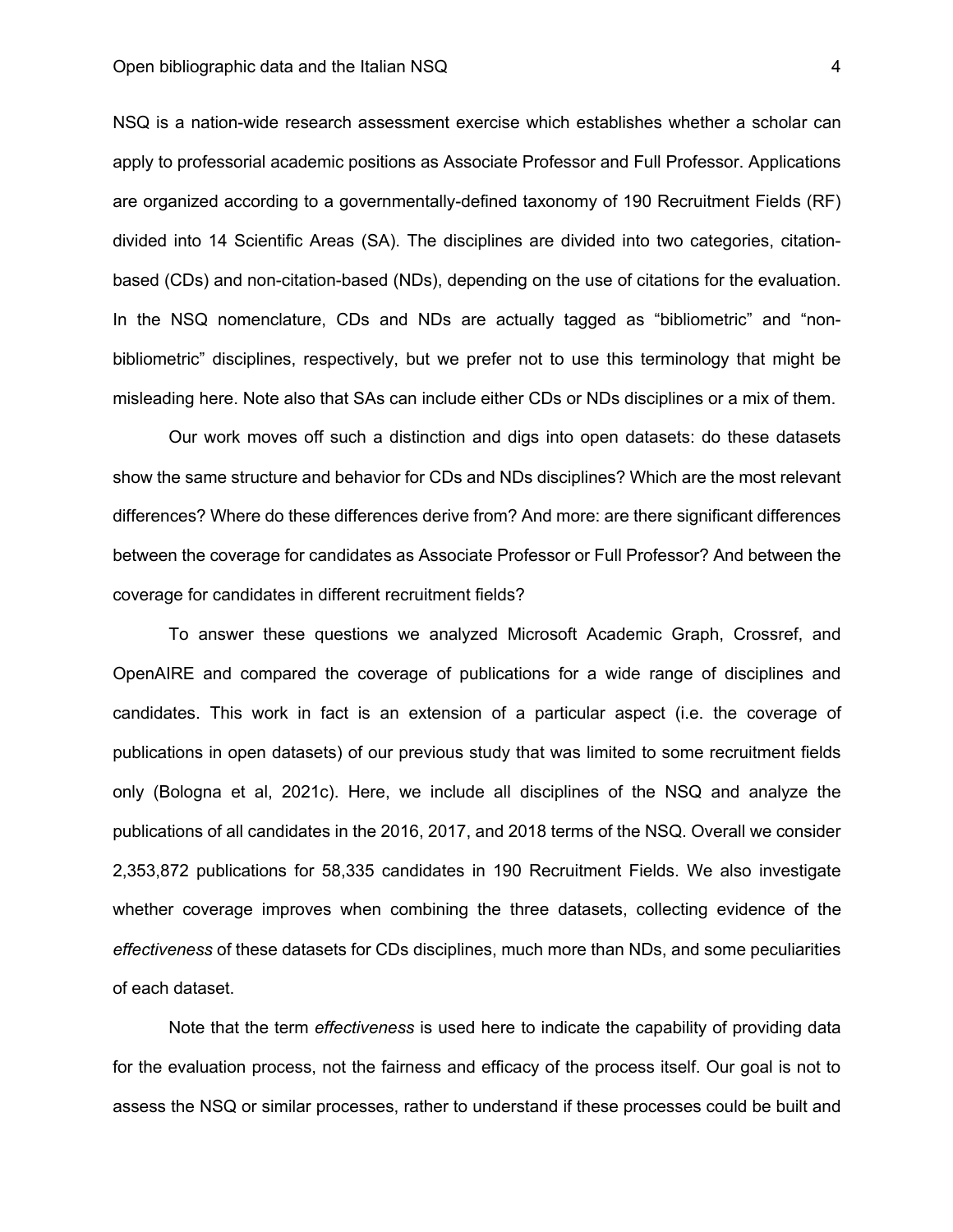improved by using open data only. Having good coverage is a necessary but not sufficient condition for such a transition. The goal here is to assess the data collection process, understanding how much information is available today, from which sources and for which disciplines.

## **2. Related works**

## *2.1. Previous works on coverage*

Numerous studies analyzing coverage of bibliographic datasets have been published since these became widely used in the scientific community. These studies differ in the methods and measurements they use to analyze and compare coverage, in the sets of datasets they compare and on the type of document they focus their comparison on.

Some studies focus on a small sample of documents belonging to a specific discipline or single author (Harzing, 2019). Others involve millions of documents from a wide range of disciplines (Martín-Martín et al., 2021). Some works employ a straightforward method, obtaining the complete list of documents contained in each dataset, matching the documents across sources and measuring the overlap (Visser et al., 2021). Other works use alternative methods, since not all bibliographic datasets offer free access to their data, by comparing documents' citation lists (Martín-Martín et al., 2021; Martín-Martín et al., 2018).

Of these previous analyses on coverage in bibliographic datasets, a great number focus on WoS and Scopus, and use them as benchmarks to evaluate other datasets' coverage. Some studies draw comparisons in coverage between WoS and Scopus (Mongeon and Paul-Hus, 2016). Some compare their coverage to that of Dimensions (Singh et al., 2021; Thelwall, 2018; Orduña-Malea & Delgado-López-Cózar, 2018), of Google Scholar (Delgado López-Cózar et al., 2019; Martín-Martín et al., 2018), of Microsoft Academic (Huang et al., 2020; Hug & Brändle, 2017), of both Google Scholar and Microsoft Academic (Harzing 2016; Harzing & Alakangas, 2017a, 2017b). Others compare multiple datasets against each other (Martín-Martín et al., 2021;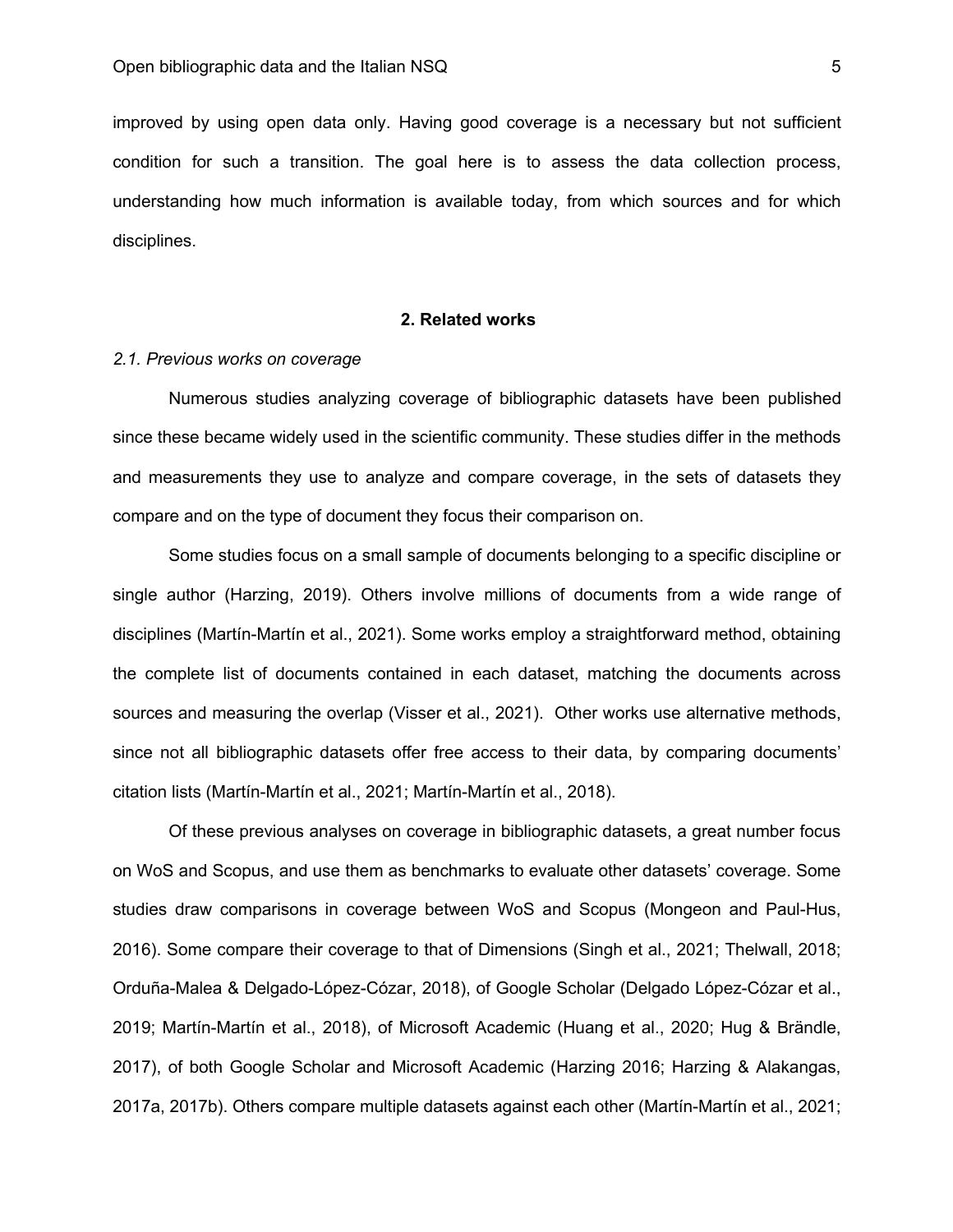Visser et al., 2021; Harzing 2019).

#### *2.2. Bibliographic Datasets*

For more than a decade, Web of Science (WoS, introduced online in 1997) (Birkle et. al, 2020) and Scopus (launched in 2004) (Baas et al., 2020) have been the only available options to conduct large-scale bibliometric analyses. These two commercial subscription-based bibliographic data sources provide metadata on scientific documents and on citation links between these documents. Google Scholars (Van Noorden, 2014), a free bibliographic search engine, was launched a week after Scopus. However, it did not provide bulk-access to its data.

The introduction of new open bibliographic data sources changed this trend (Martín-Martín et al., 2021). In 2013, Crossref, a nonprofit membership association between publishers, made all its metadata available to the public via a REST API, and in 2017, thanks to the Initiative for Open Citations (I4OC; https://i4oc.org), millions of citation links between documents have also been made openly available. In 2014, OpenAIRE (Manghi et al., 2012), an EU-funded infrastructure to share bibliographic data across institutions, released free API access to its data. In 2016, Microsoft Academic (Wang et al. 2020) provided a scholarly search engine and bulk access to its data via an API, both without charge. This study focuses on these mentioned openaccess datasets.

A number of other bibliographic data sources have not been considered in this study, for various reasons:

- Dimensions (Herzog et al. 2020) requires payment of a fee for bulk access;
- CiteSeerX (Wu et al. 2019) indexes documents in the public web, but not those behind paywalls;
- ResearchGate (https://www.researchgate.net/) does not provide a tool to extract data in bulk;
- Lens.org provides free bulk-access to non-commercial projects only for a limited time and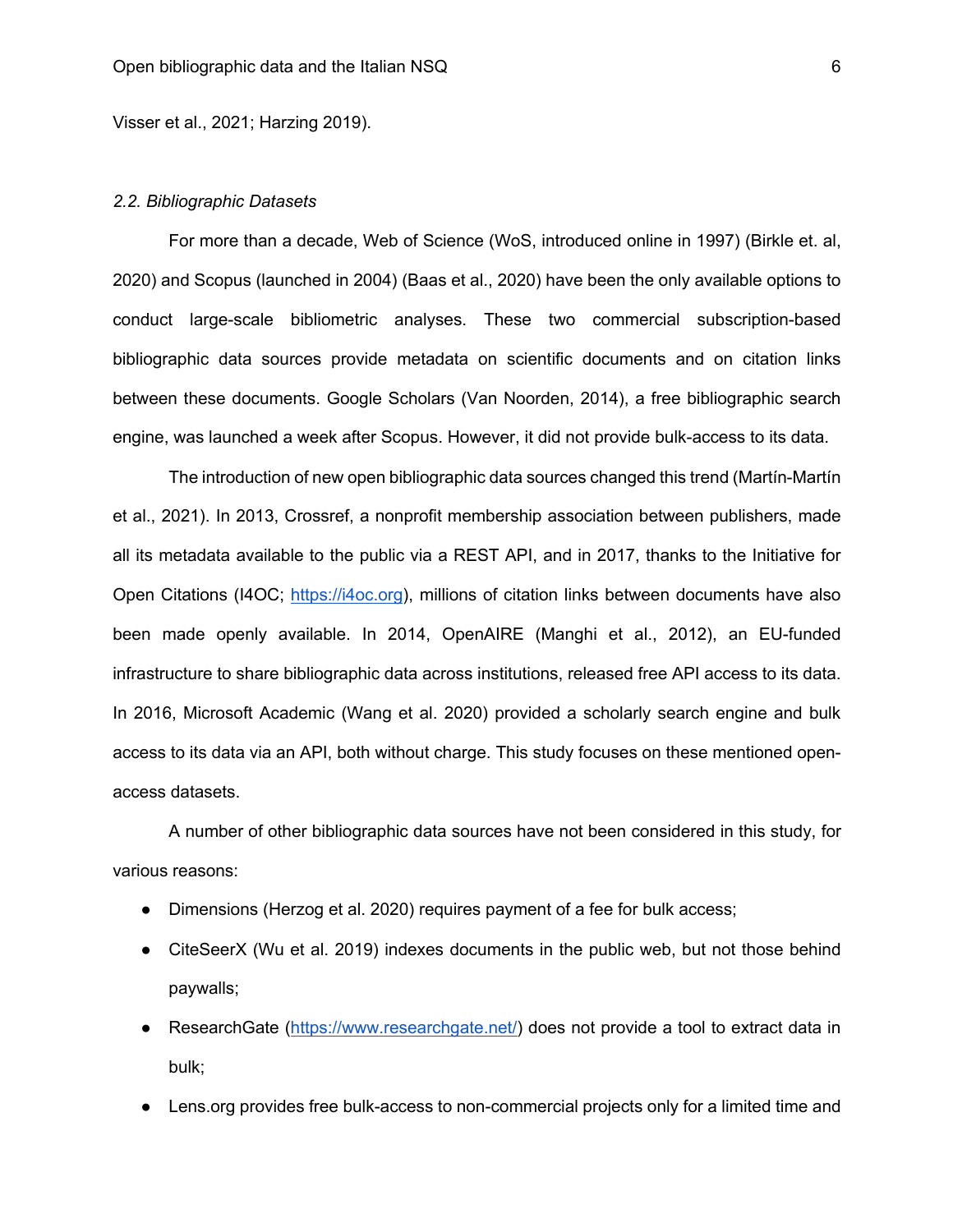at a limited access rate;

● Regional- and subject-specific datasets do not offer multidisciplinary coverage by design; hence, they are not comparable to the other sources considered in this study.

#### *2.3. The Italian National Scientific Qualification (NSQ)*

In 2011, Italian Law of December 30th 2010 n.240 (L. 240/2010, 2011) implemented the NSQ, a nation-wide research assessment exercise that attests the scientific maturity of scholars. The law made it mandatory to pass the NSQ in order to apply to academic positions. The NSQ consists of two distinct qualification processes, one for the academic position of Full Professor (FP), and one for that of Associate Professor (AP). Passing the NSQ does not grant a tenure position. It is each university's responsibility to create new positions and hire scholars according to financial and administrative requirements.

Moreover, the Ministerial Decree of June 14th 2012 (D.L. 2012, 2012) defined a taxonomy of 184 (extended to 190 a few years later) Recruitment Fields (RF) divided into groups and sorted into 14 different Scientific Areas (SA). SAs correspond to vast academic disciplines, whereas RFs correspond to specific scientific fields of study. Each scholar is assigned to a specific RF which belongs to a single SA. In the taxonomy, RFs are identified by an alphanumeric code in the form AA/GF. AA is a number indicating the SA, ranging from 1 to 14. G is a single letter identifying the group of RFs. F is a digit indicating the RF. For instance, Neurology's code is 06/D5, where 06 indicates the SA Medicine and D indicates the group Specialized Clinical Medicine (D.L. 2012, 2012). When applying for the NSQ, scholars can choose to be evaluated for more RFs at a time. Since each RF has its own assessment rules, the candidate may pass the qualification in some fields but not in others.

The NSQ divides academic disciplines into two categories, i.e. citation-based disciplines (CDs) and non-citation-based disciplines (NDs). This division affects only the metrics used for assessing the candidates of that discipline in the first part of the process. Candidates applying to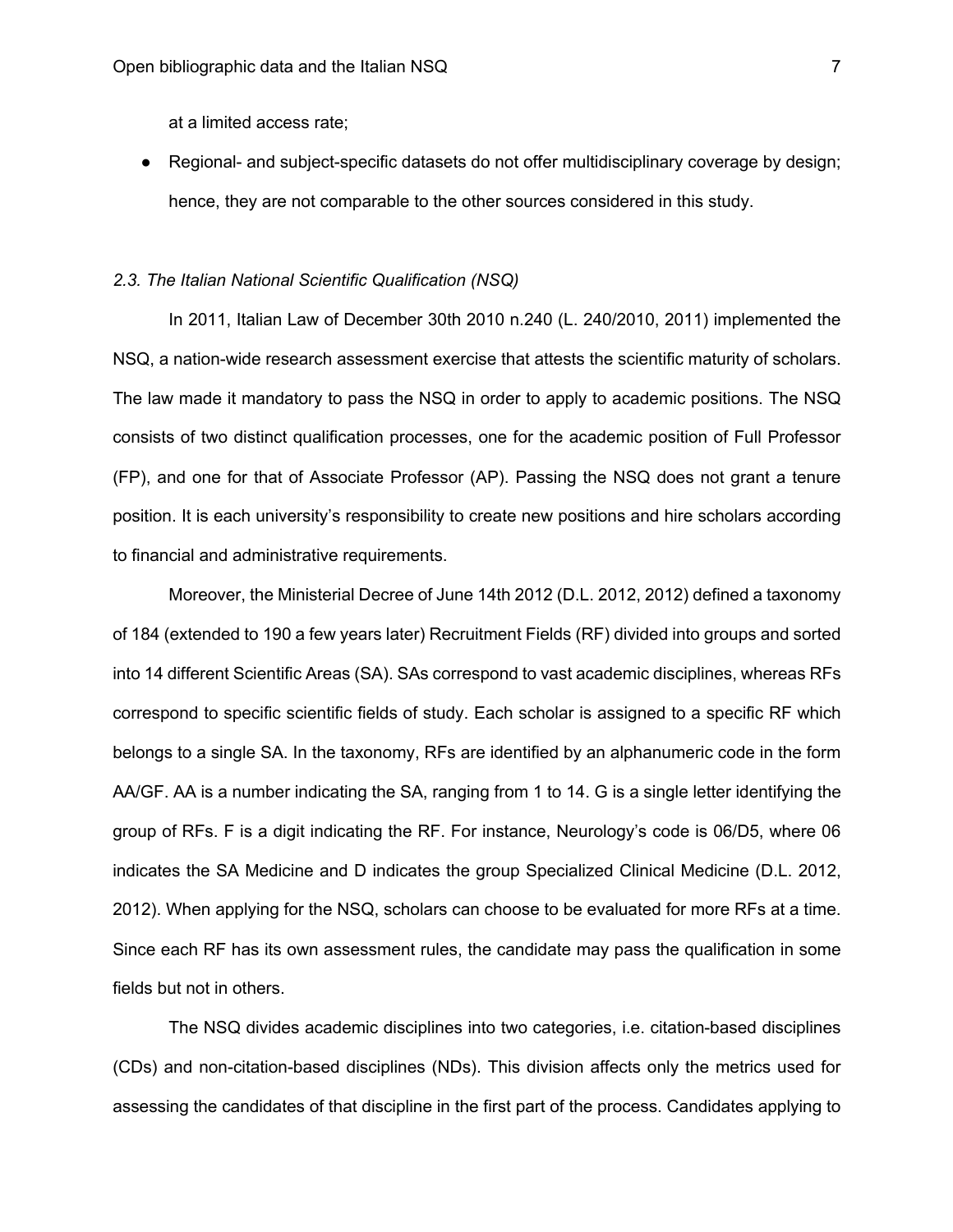CDs are evaluated using:

- CD M1: the number of their journal papers;
- CD M2: the total number of citations received;
- CD M3: their h-index.

While candidates applying to NDs are evaluated using:

- ND M1: number of their journal papers and book chapters;
- ND\_M2: number of their papers published on Class A journals<sup>1</sup>;
- ND M3: number of their published books.

In order to apply to the NSQ, candidates have to submit a curriculum vitae (CV) with detailed information about their research accomplishments. Then, NSQ assessment is organized in two steps. In the first step of the evaluation, candidates' metrics are expected to exceed two out of the three thresholds in their RF. Successively, the candidate's maturity is evaluated based on their CV. The aforementioned metrics are computed for each candidate, taking into consideration only publications that are less than 15 years old for candidates to the role of FP and 10 years old for candidates to the role of AP. This process utilizes data retrieved from Scopus and Web of Science and is conducted by the *Italian National Agency for the Evaluation of Universities and Research Institutes* (ANVUR). ANVUR also sets thresholds for each metric by RF. Normalization based on the scholars' scientific age (the number of years since the first publication) is used to compute most of the metrics.

As shown in Table 1, citation-based disciplines are predominantly either STEM-based (Science, technology, engineering, and mathematics) or Medicine-based RFs, such as all the RFs in the first nine SAs (01-09), with the exception of the RFs 08/C1, 08/D1, 08/E1, 08/E2, 08/F1,

 $<sup>1</sup>$  The top-rated journals according to official classification provided by ANVUR available at</sup> https://www.anvur.it/attivita/classificazione-delle-riviste/classificazione-delle-riviste-ai-fini-dellabilitazionescientifica-nazionale/elenchi-di-riviste-scientifiche-e-di-classe-a/.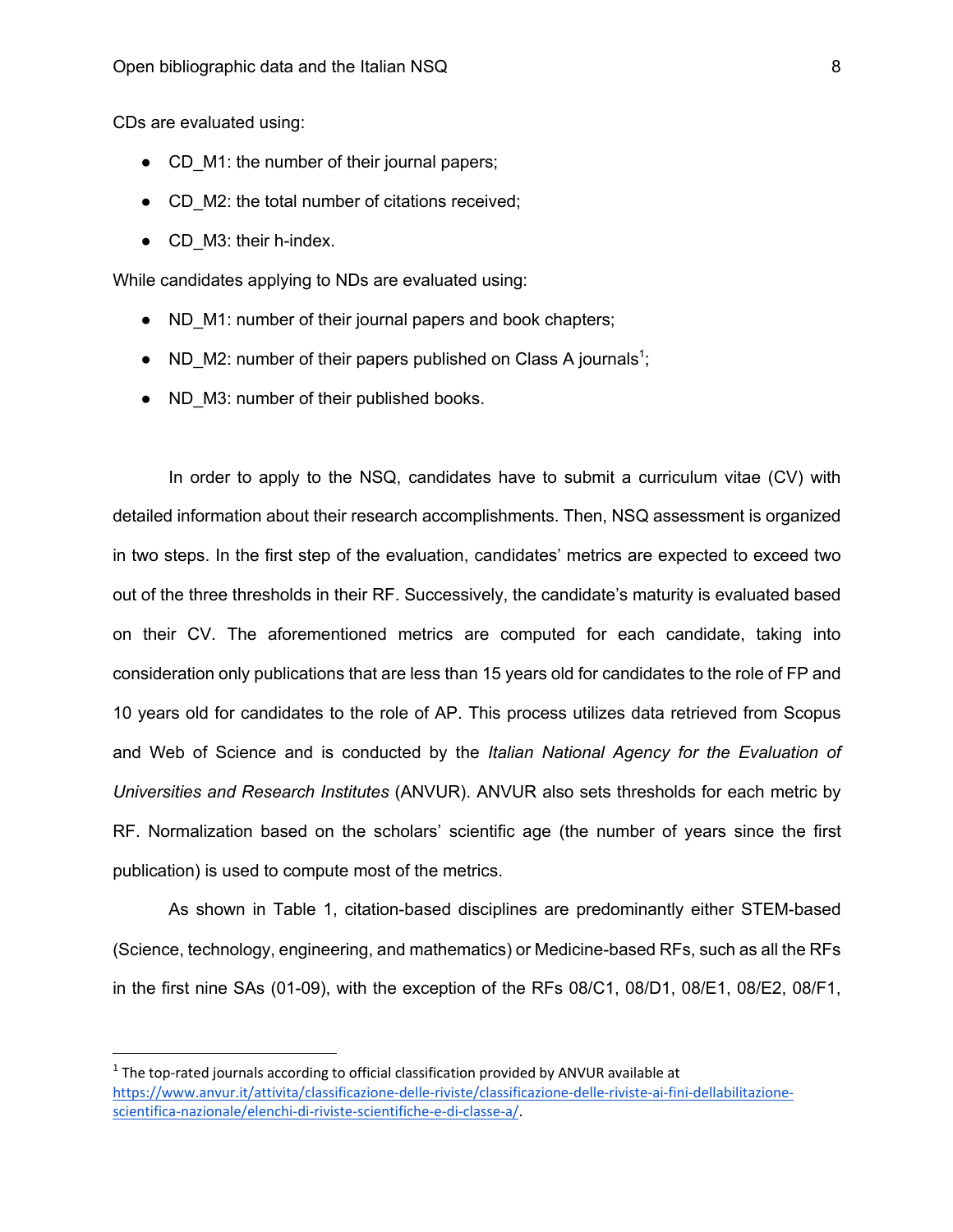which are considered NDs, and the four RFs in Psychology (11/E), which are considered CDs. Whereas non-citation-based disciplines are predominantly HASS-based (Humanities, Arts and Social Sciences) RFs, such as the last five SAs (10-14) with the exceptions just described. The reason for this division is that, according to ANVUR, reliable and sufficiently complete citation databases exist for CDs, but they do not for NDs.

|             | citation-based disciplines (CDs)                       | non-citation-based disciplines (NDs)                                                         |
|-------------|--------------------------------------------------------|----------------------------------------------------------------------------------------------|
| <b>SA01</b> | all RFs                                                | no RFs                                                                                       |
| <b>SA02</b> | all RFs                                                | no RFs                                                                                       |
| <b>SA03</b> | all RFs                                                | no RFs                                                                                       |
| <b>SA04</b> | all RFs                                                | no RFs                                                                                       |
| <b>SA05</b> | all RFs                                                | no RFs                                                                                       |
| <b>SA06</b> | all RFs                                                | no RFs                                                                                       |
| <b>SA07</b> | all RFs                                                | no RFs                                                                                       |
| <b>SA08</b> | RFs 08/A1, 08/A2, 08/A3, 08/A4,<br>08/B1, 08/B2, 08/B3 | RFs 08/C1, 08/D1, 08/E1, 08/E2, 08/F1                                                        |
| <b>SA09</b> | all RFs                                                | no RFs                                                                                       |
| <b>SA10</b> | no RFs                                                 | all RFs                                                                                      |
| <b>SA11</b> | RFs 11/E1, 11/E2, 11/E3, 11/E4                         | RFs 11/A1, 11/A2, 11/A3, 11/A4, 11/A5,<br>11/B1, 11/C1, 11/C2, 11/C3, 11/C4, 11/C5,<br>11/D1 |
| <b>SA12</b> | no RFs                                                 | all RFs                                                                                      |
| <b>SA13</b> | no RFs                                                 | all RFs                                                                                      |
| <b>SA14</b> | no RFs                                                 | all RFs                                                                                      |

*Table 1. Identification of the RFs included in the various SAs that are defined either as citationbased disciplines (CDs) or non-citation-based disciplines (NDs) according to ANVUR.*

For the purposes of this study, we take into consideration the second session of the NSQ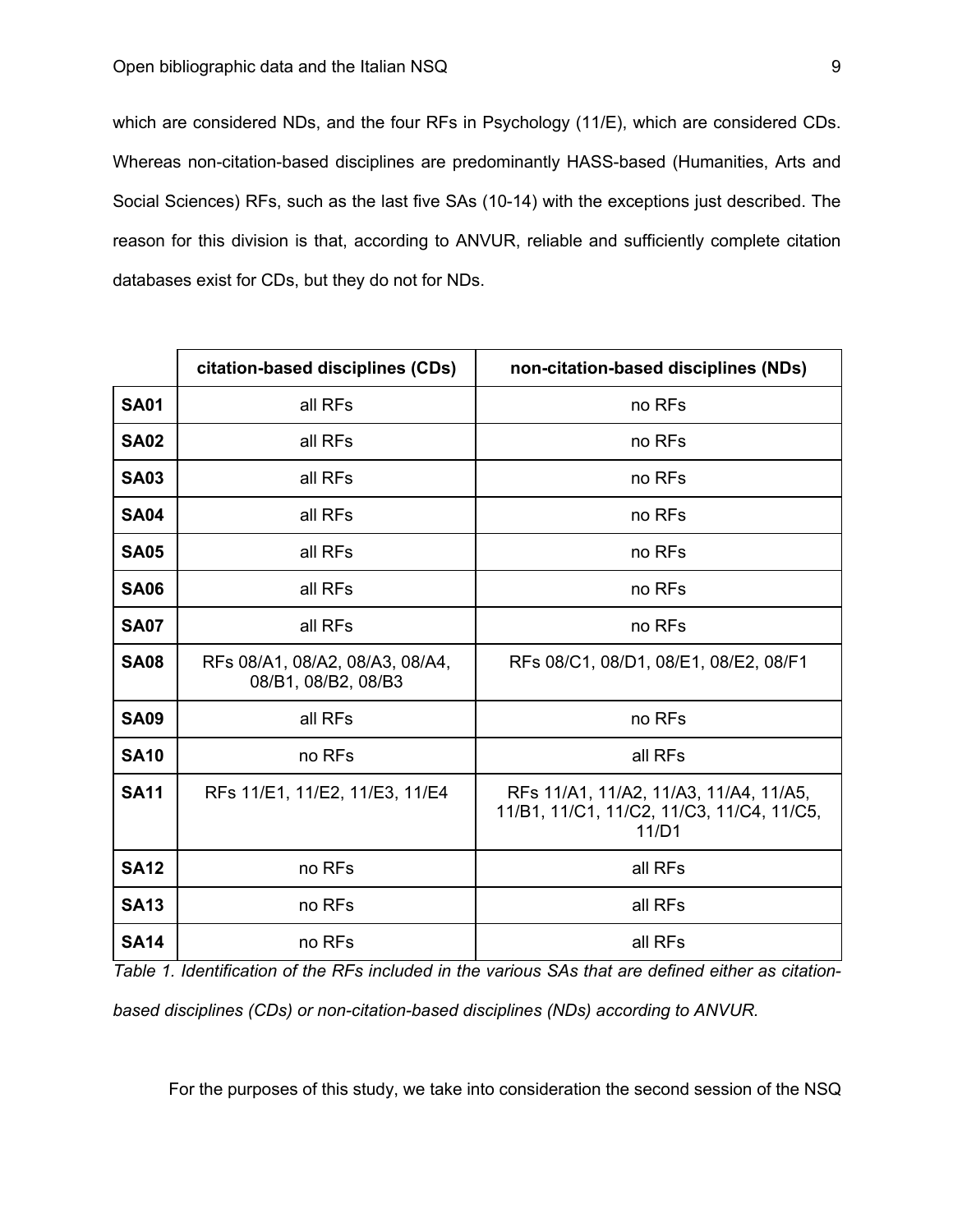which took place from 2016 to 2018: with 1 term in 2016, 2 terms in 2017 and 2 terms in 2018.

In order to keep the process as transparent as possible, the full CV of each candidate is publicly posted (in PDF format) on the NSQ website and is accompanied by the full scripts of the judgements of the evaluation committee (a.k.a. a commission) of each RF – composed of five full professors responsible for assessing applicants for AP and FP. We use the metadata contained in these CVs to investigate and compare coverage of the candidates' publications by Microsoft Academic Graph, Crossref and OpenAIRE across disciplines.

# **3. Methods and materials**

This section introduces all the methods and materials used for our study. Data and software developed for this work are available in (Bologna et al, 2021b) and in the project Github repository https://github.com/sosgang/coverage\_asn.

| 58,364    | unique applications considered                                                                                              |
|-----------|-----------------------------------------------------------------------------------------------------------------------------|
| 58,335    | unique applications with relevant publishing data, of<br>which 41,668 applications to CDs and 16,668<br>applications to NDs |
| 9         | missing CVs                                                                                                                 |
| 19        | CVs without relevant publishing data                                                                                        |
| 2,353,872 | publications with metadata, of which 1,951,515<br>publications in CDs 402,357 publications in NDs                           |
| 17        | publications without any metadata                                                                                           |
| 18437     | publications with parsing issues                                                                                            |
| 2384      | publications without enough metadata                                                                                        |

*Table 2. Number of applications and publications considered in the study.*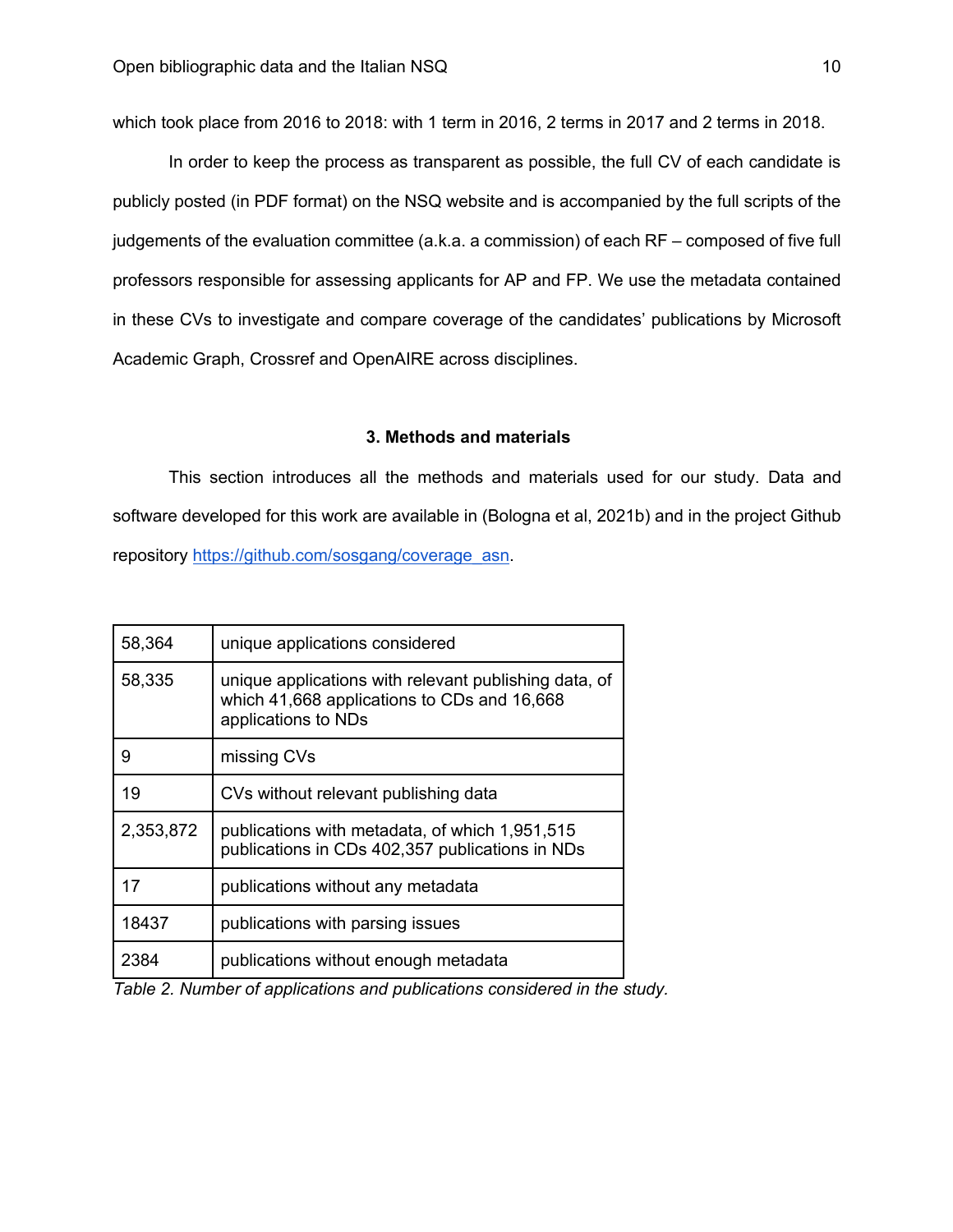# *3.1. Data*

For the purposes of this study, we considered all candidates that participated in the 2016, 2017, and 2018 sessions of the NSQ. From each candidate's CV, we extracted all the available publications metadata as described in the following section. The specifics of the dataset obtained from these CVs are available in Table 2.

## *3.2. Sources*

We considered three open access sources. The first, Microsoft Academic Graph (https://www.microsoft.com/en-us/research/project/microsoft-academic-graph/) (Wang et al., 2020), referred to as MAG here, results from the efforts of the Microsoft Academic Search (MAS) project. This dataset is updated biweekly and is distributed under an open data license for research and commercial applications. We use a copy of MAG created and made available by Internet Archive in January 2020 (Microsoft Academic, 2020).

The second, OpenAIRE Graph (https://www.openaire.eu/) (Manghi et al., 2012), referred to as OA here, includes information about objects of the scholarly communication life-cycle (publications, research data, research software, projects, organizations, etc.) and semantic links among them. It is created bi-monthly and is accessible for scholarly communication and research analytics. We use the dump that OpenAIRE released on Zenodo in April 2021 (Manghi et al., 2021).

The third, Crossref (https://www.crossref.org/) (Hendricks et al., 2020), referred to as CR here, was born as a nonprofit membership association among publishers to promote collaboration to speed research and innovation. The dataset is fully curated and governed by the members. We use the dump released in January 2021 (Crossref, 2021).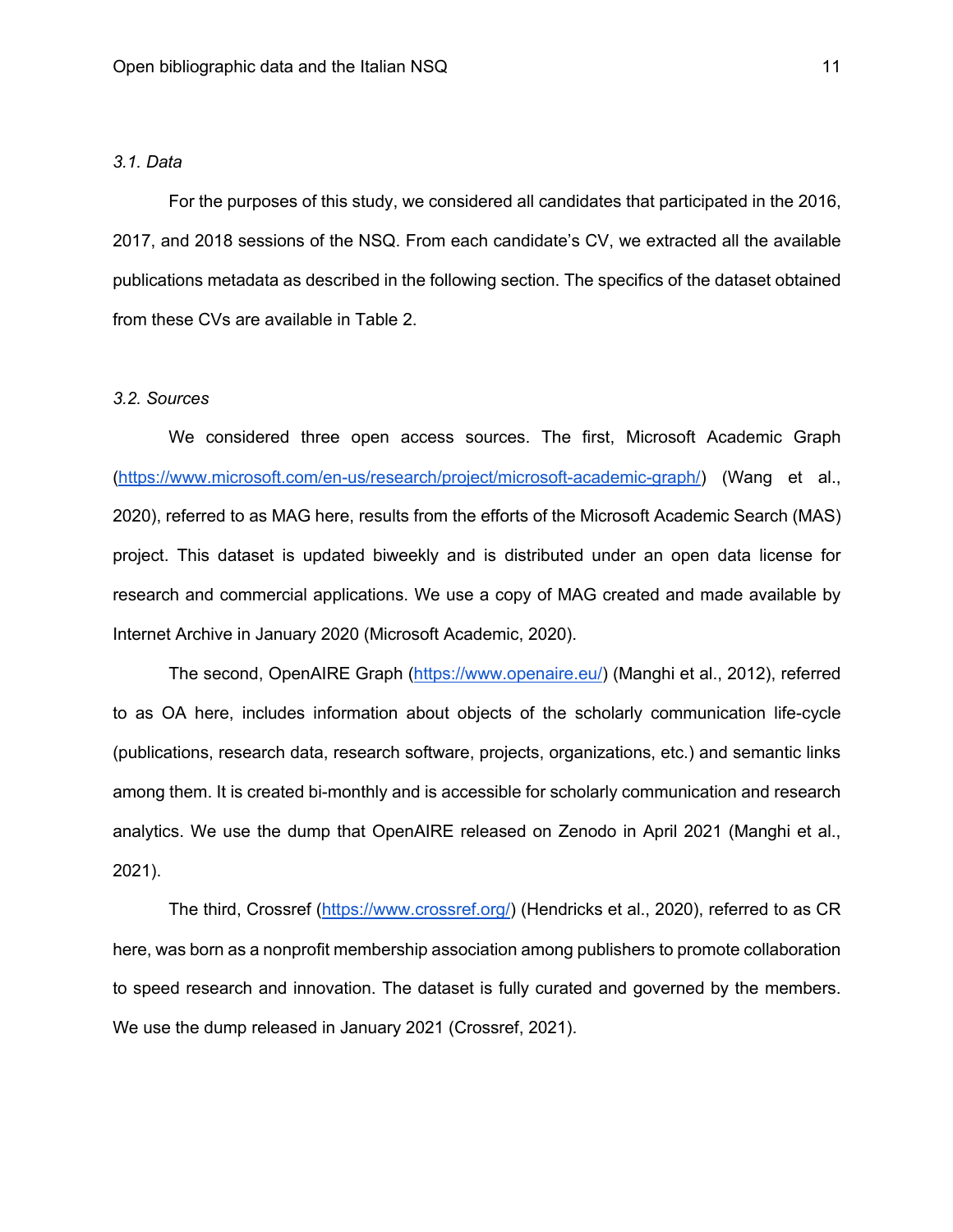# *3.3. Dumps processing and database creation*

In order to efficiently query MAG, OA and CR for each publication of each candidate in each quick succession, we decide to create a database containing all the bibliographic metadata present in each dataset dump.

First, we download and process each dump. We take each publication in the dump, select the metadata of interest for our analysis (author, title, year, DOI, and any MAG-specific identifier) and store it into a JSON file. Thus transforming the three dumps into three large JSON files.

Secondly, we set up the MongoDB database. MAG's, OA's and CR's JSON files are imported as separate collections into a MongoDB database. We then create indexes in each collection to improve query efficiency. We set a compound index, combining a text index on the field "title" of the publications and an ascending index on the field "year", and an ascending index on the field "doi". In MAG's collection we set two other ascending indexes, one on the field "id.mag", containing MAG's publication identifier, and on field "authors.id.mag", containing MAG's author identifiers.

We then proceed to query the database with the candidates' publication metadata to collect coverage information.

# *3.4. Querying the database and collecting coverage information*

To obtain coverage information on the candidates' publications, we first extract all bibliographic metadata (e.g. the title, authors and DOIs of the publications) from the CVs the candidates submitted when applying to the NSQ (in the 2016, 2017, and 2018 sessions). The CVs were available in PDF and have been converted into a pure textual format to extract structured information (such as the title, authors and DOIs of the publications) to be stored in JSON.

We obtain a list of publications for each candidate with their relevant metadata (*title*, *year*,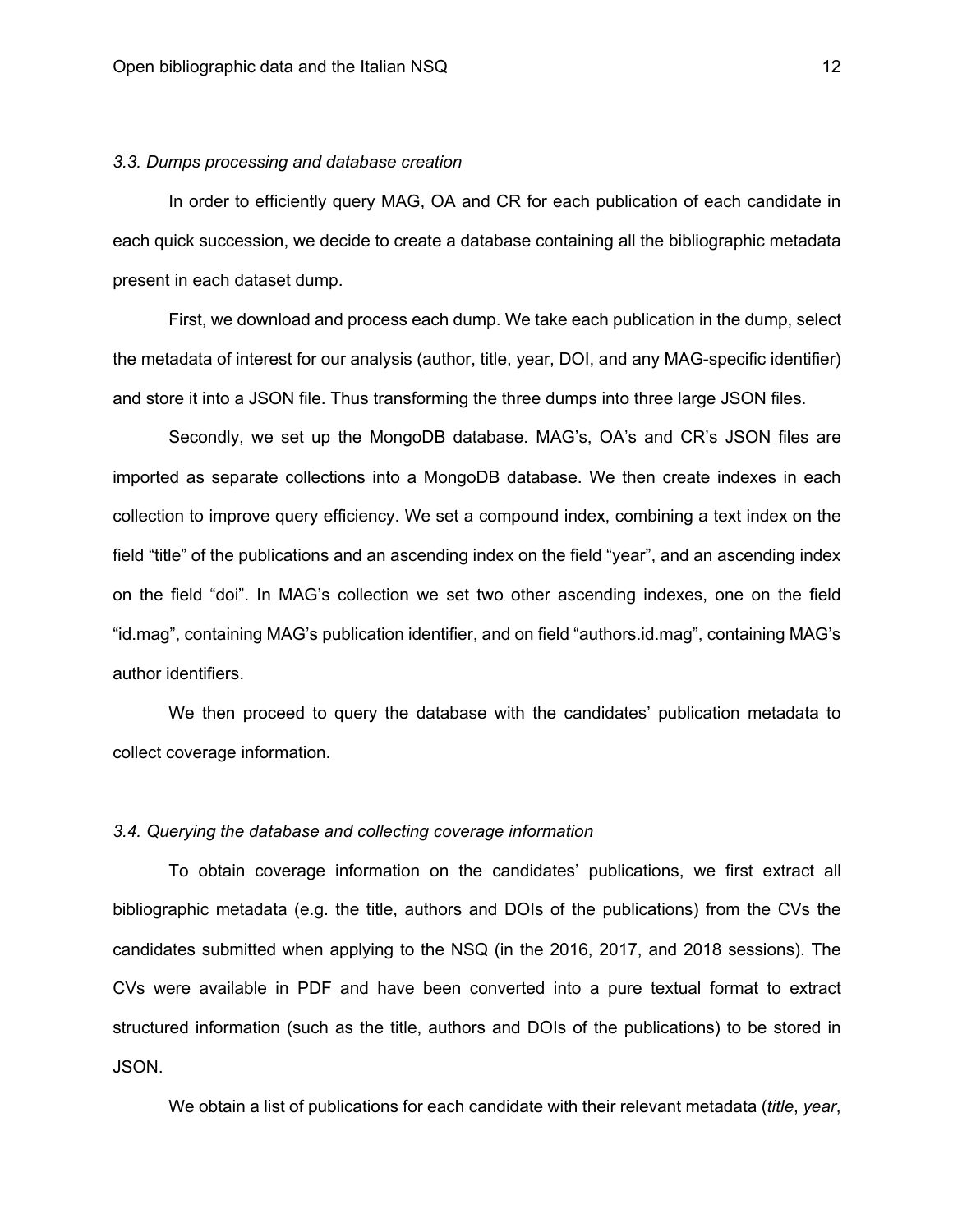*doi*, *authors*). Then, for each candidate, we use this metadata to query MAG, OA and CR collections in the database to find each publication in each collection. We query the database either by *doi*, if present among the publication's metadata, or by *year* and *title*. In OA, when we find a publication, we add a "coverage marker" to the publication's metadata to signal that said publication is present in the collection. The same is done for CR collection. In MAG, when we find a publication in the database, we collect and store the Paper Id (*PId*), which identifies the publication, and the *Author Id* of the candidate, which identifies the author. The *PId* acts as "coverage marker" for MAG collection. Since in MAG each author can be assigned multiple *Author Ids*, we retrieve one for each publication we find and keep only the unique ids. Then, we query MAG by each *Author Id*, retrieve all publications associated with that id, and compare them to our list of publications. We do so to catch publications that are present in MAG's collection but that we were not able to find by querying the collection using the publication's metadata in the CV.

Lastly, for each candidate, we calculate the coverage of their publications by MAG, OA, CR or the combination of the three. We count the number of publications in the candidate CV for which we have either the *doi*, or *year* and *title* information. We then count the number of publications that have a *PId*, the number of publications that have OA's coverage marker, and the number of publications that have CR's coverage marker, and the number of publications that have either the *PId* or one of these markers. We also calculate the percentage of found publications in MAG, OA, CR, and the combination of the three for each candidate.

The results of this procedure are presented in the following section.

## **4. Results**

Overall, we compare the coverage of 2,353,872 publications by 58,335 candidates across 190 RFs. In the following sections we refer to Crossref, OpenAIRE and Microsoft Academic Graph datasets as CR, OA and MAG respectively.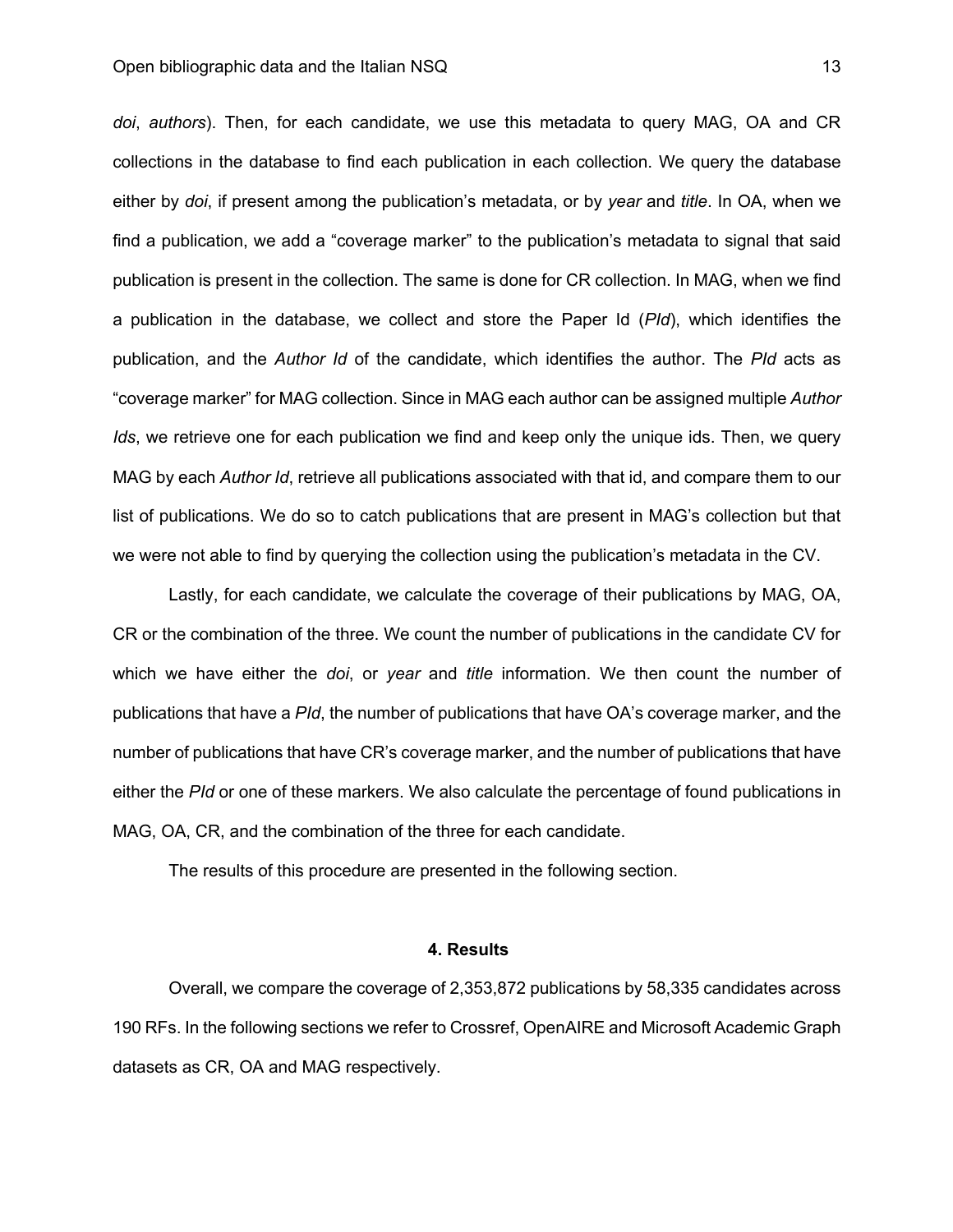# *4.1. Overall coverage by dataset*

Figure 1 shows the overall coverage of candidates' publications in each of the three datasets, as well as their combination. Each data point represents the percentage of publications found in the dataset of interest for a single candidate. Percentages are calculated by taking the number of found publications and dividing this number by the total number of publications in the CV that have relevant publishing metadata. In this diagram, we consider all the candidates who took part in the 2016 - 2018 NSQ sessions, regardless of their RF.



Coverage by dataset

*Figure 1. Overall coverage of candidates' publications in each of the three datasets – Microsoft Academic Graph (MAG), OpenAIRE (OA) and Crossref (CR) – as well as their multiple combinations.*

Overall, all three datasets have very good coverage of candidates' publications. However,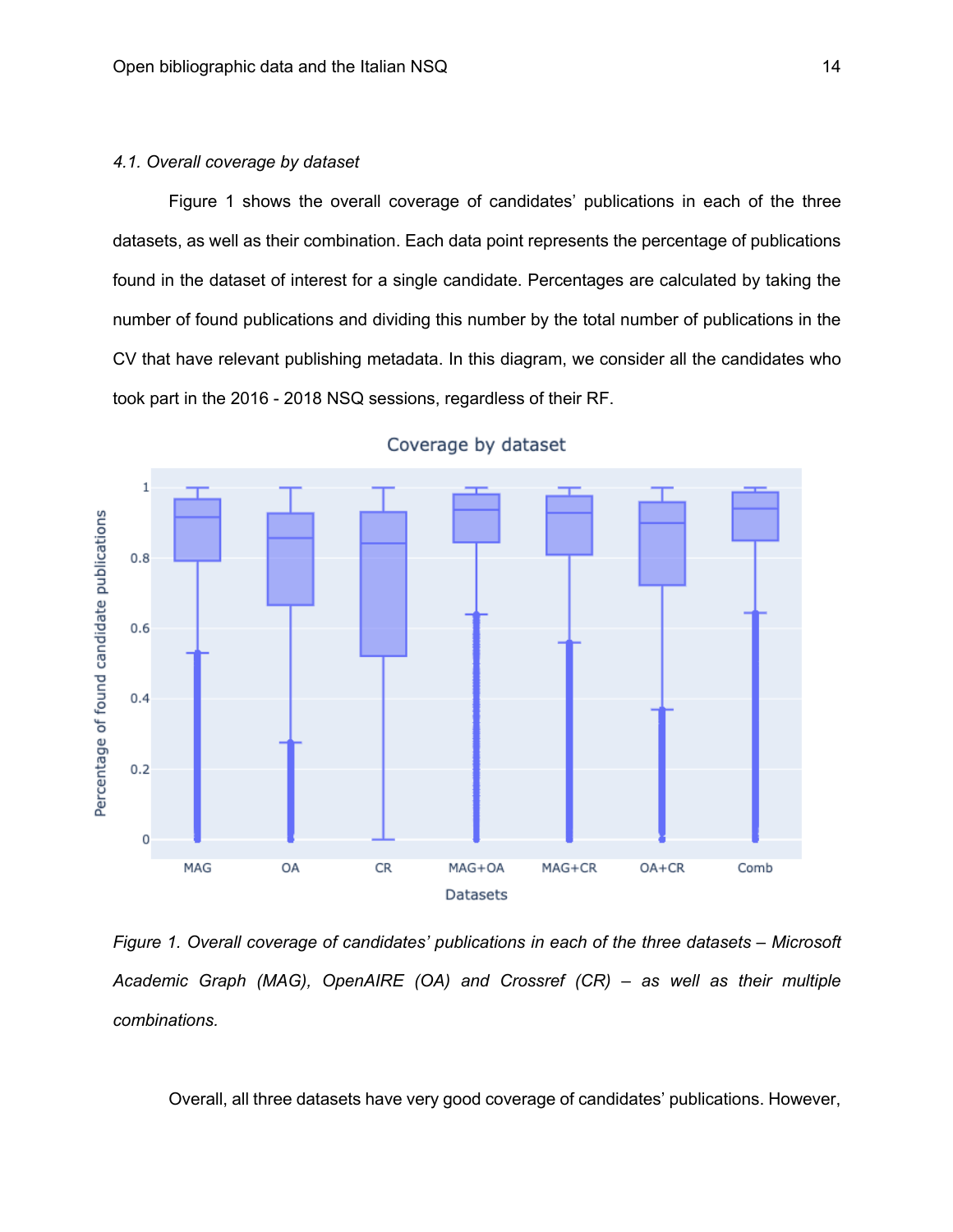CR's distribution presents a slightly different behaviour: CR's minimum is distinctively lower than that of the other datasets; its first and second quartiles are more spread out; and there are no outliers. This indicates that there are more data points in the lower half of CR's distribution than in the other datasets' distributions. We hypothesize that this phenomenon is due to how metadata is collected to build these datasets and what methods are used for this purpose. MAG is built using web crawling and OA by joining the metadata shared by a network of EU institutions and libraries (including Italian libraries, that collect bibliographic data about all the Italian researchers participating in the NSQ). Whereas, CR is built by its members (i.e. the publishers) and is predominantly DOI-based. Therefore, publications that are not assigned a DOI could be found in MAG and OA, but not in CR.

# *4.2. Coverage by citation-based and non-citation-based Disciplines*

Figure 2 displays the coverage of candidates' publications by datasets and field category. As we expected, there is a sharp difference in coverage between candidates who applied to CDs and those who applied to NDs. CDs' distributions are more in line with the overall results shown than NDs' distributions. This phenomenon is caused by the overwhelmingly higher number of candidates in CDs than in NDs – 41,668 applications to CDs and 16,668 applications to NDs – and the disproportionately higher number of publications in CDs than NDs – 1,951,515 publications in CDs, making up for 82% of the overall number of publications, and 402,357 publications in NDs. Indeed, the median number of publications per candidate in CDs is 35, whereas in NDs is 20. As a result, CDs' coverage weighs more heavily in the overall results.

Once again, CR's results are worse than those of MAG and OA, both for CDs and NDs. However, CR's coverage is particularly low in NDs, as its median percentage of found candidate's publication is at 13%.

Furthermore, there is little difference in coverage of CDs between MAG and the combination of the three datasets for CDs, indicating that MAG contains almost all of the open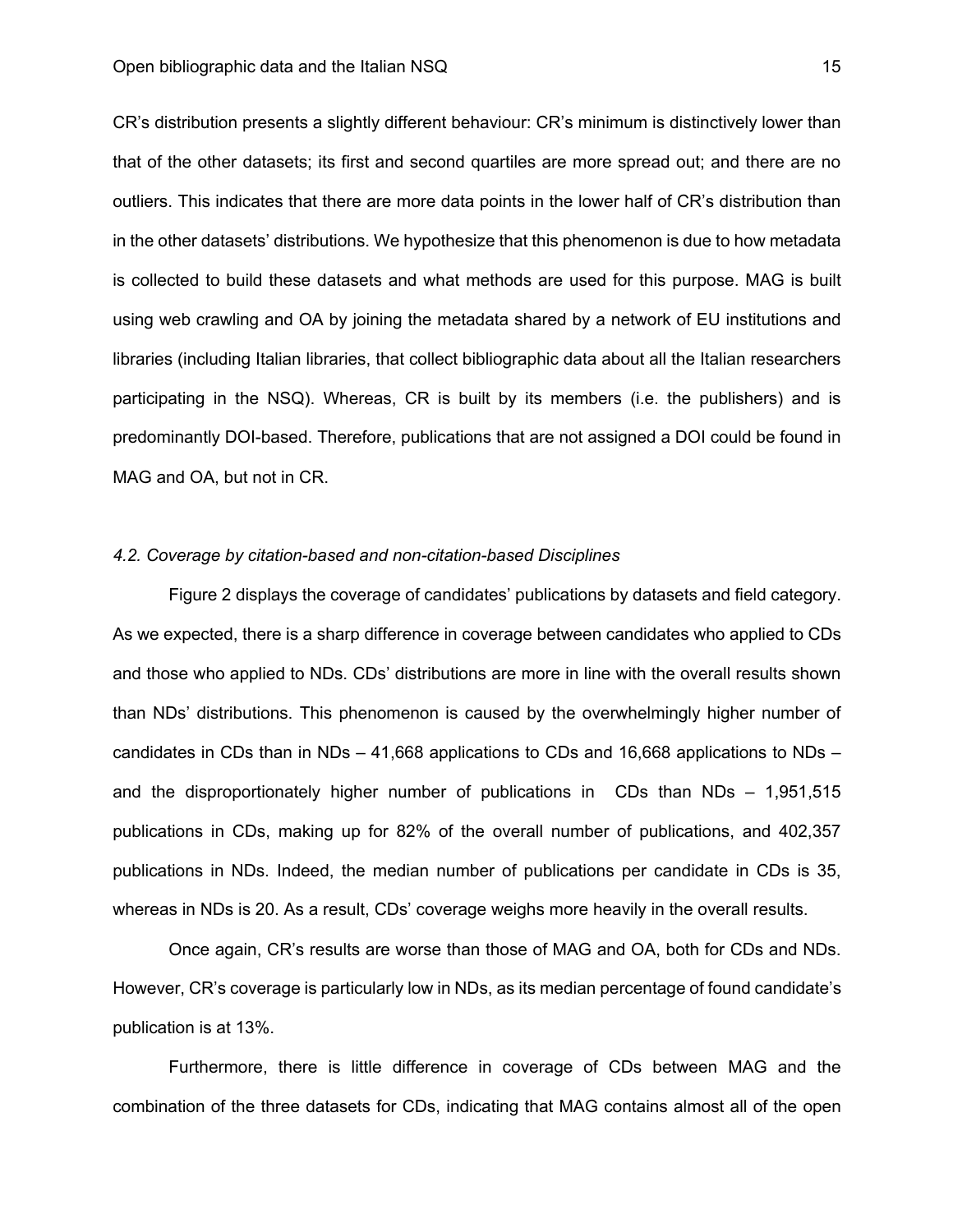publication data for those disciplines. In addition, there is virtually no difference in coverage of CDs between the combination of MAG and OA and the combination of all three datasets, and between MAG and the combination of MAG and CR. This shows that OA contributes almost all of the additional data not covered in MAG. We find an almost identical pattern in the coverage of NDs. Given this evidence and the demonstrated poor coverage of NDs by CR, we hypothesize that the added data comes from OA.



Coverage by citation-based and non-citation-based disciplines

*Figure 2. The coverage of candidates' publications by dataset and field category.*

# *4.3. Coverage by datasets and roles*

The diagram in Figure 3 shows the coverage of candidates' publications by dataset and the academic role the candidate applied to (Associate Professor and Full Professor). There is not much difference in coverage between candidates applying for AP and those applying for FP. After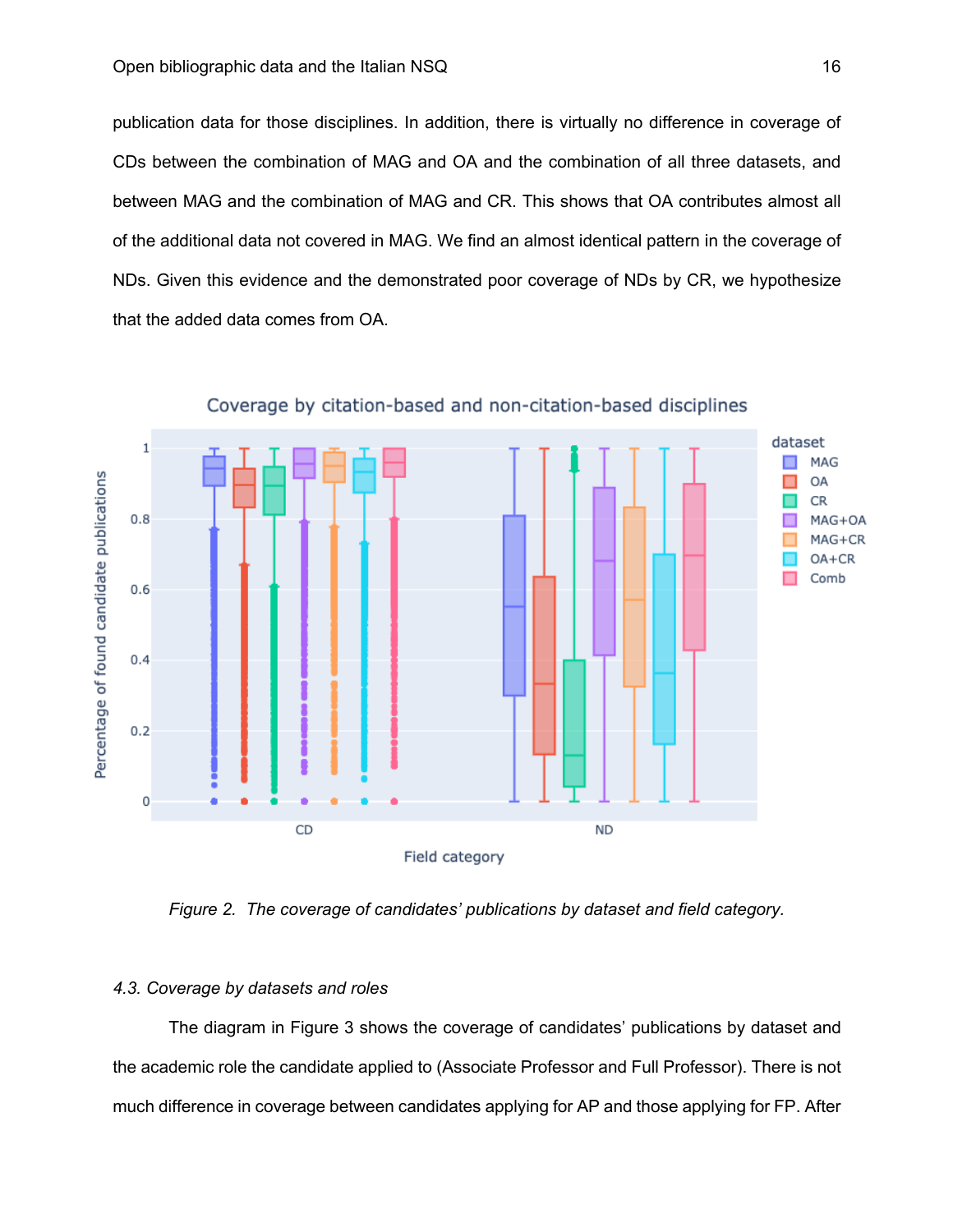all, in the NSQ, candidates are evaluated on the publications published in the last 15 years and in the last 10 years for FP and AP respectively. Therefore, any older publication - that could have affected the results, weighting more for FP who had published more - is not included in the CVs and not considered in this study.



Coverage by datasets and role

*Figure 3. The coverage of candidates' publications by dataset and academic role the candidate applied to in the NSQ.*

# *4.4. Coverage by datasets and scientific areas*

Figure 4 and Figure 5 present the coverage of candidates' publications by dataset and SA (Scientific Area). SAs solely constituted by CDs – 1 through 7 and 9 – all show great coverage results, with tight quartiles and median values that are above 0.85.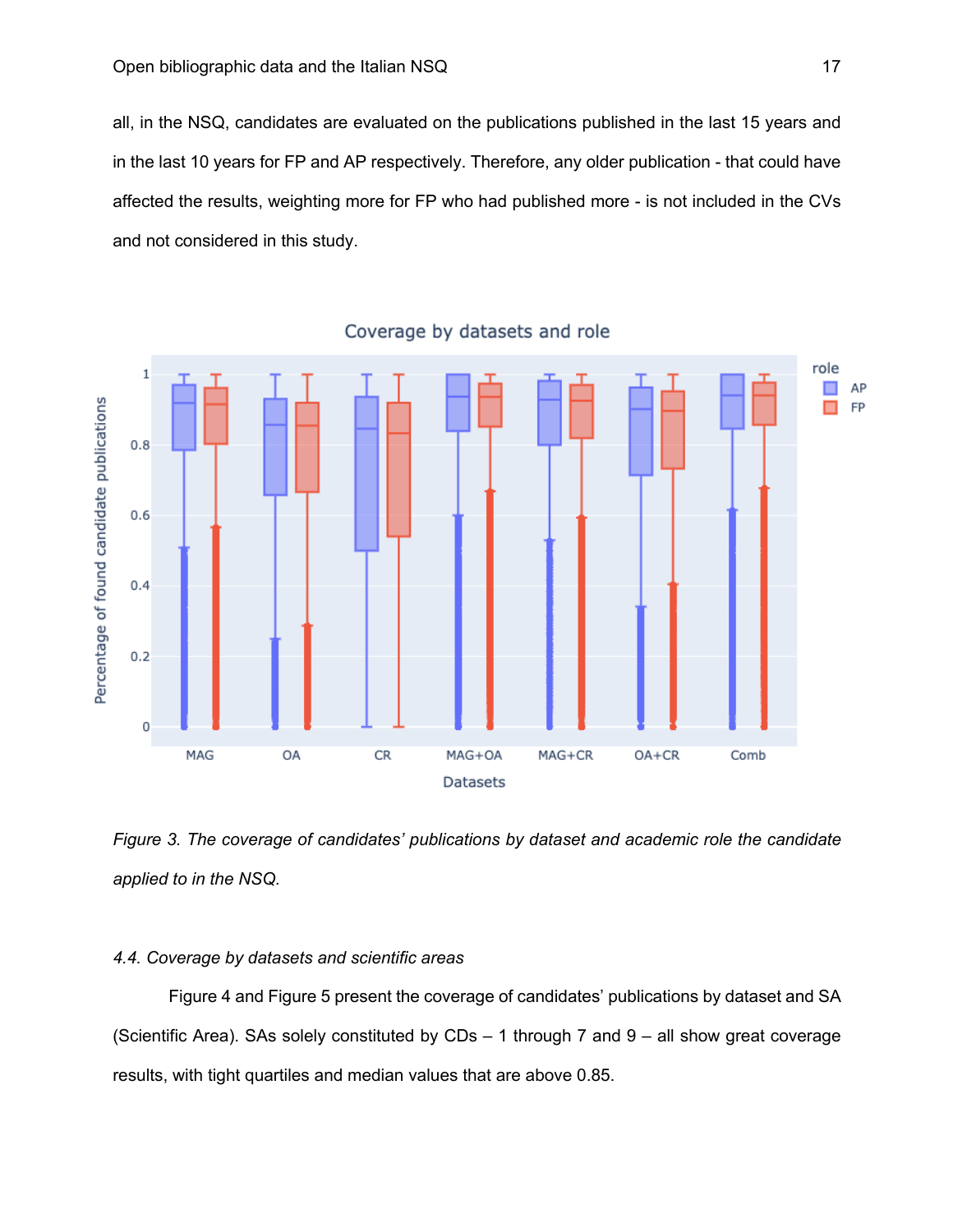

*Figure 4. The coverage of candidates' publications by dataset and SA 1-8.*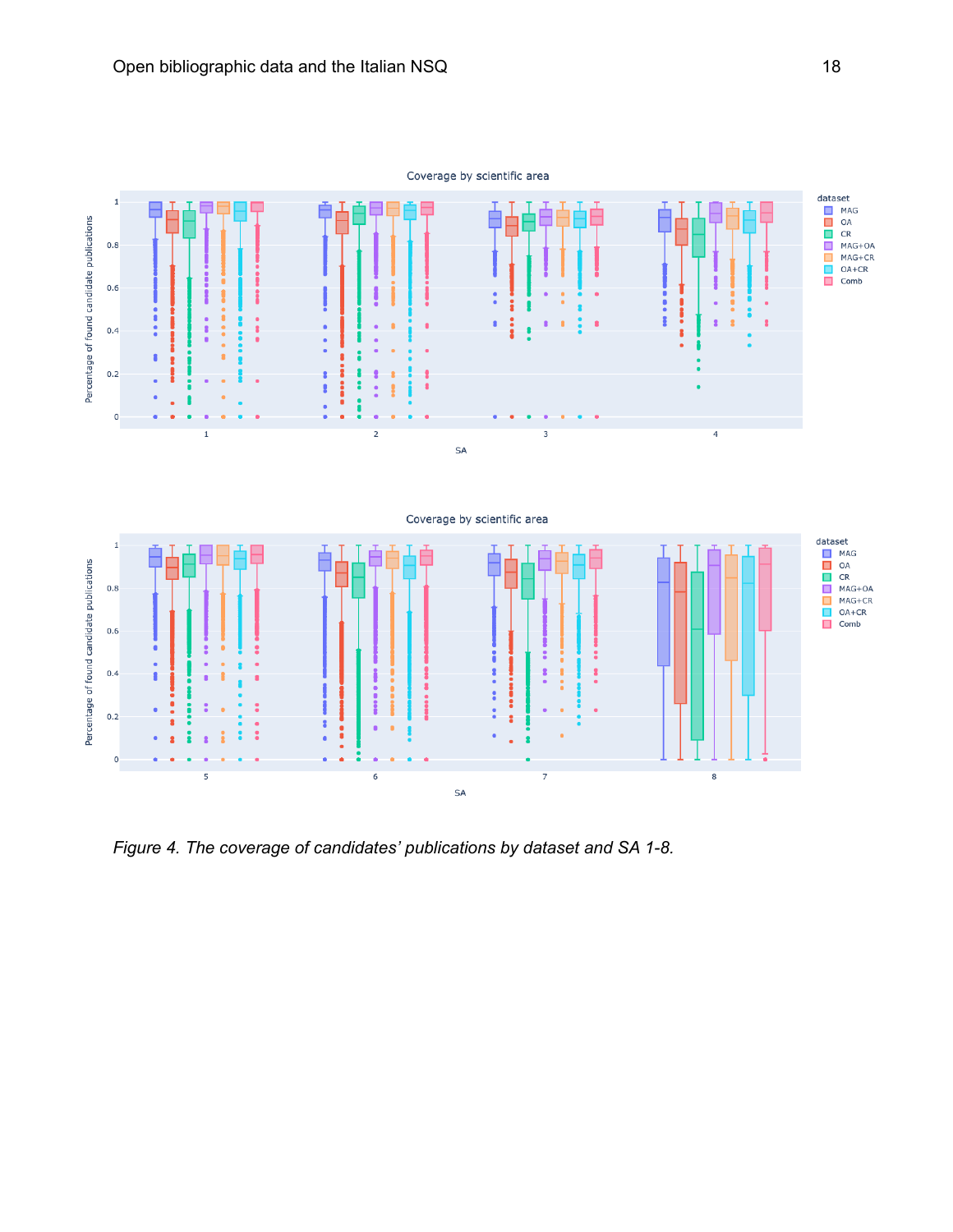

*Figure 5. The coverage of candidates' publications by dataset and SA 9-14.*

SAs solely constituted by NDs – 10 and 12 through 14 – show the worst coverage results, with the exception of SA 13 *Economics and Statistics*. Indeed, 13 presents higher values than 10, 11 and 14, probably caused by its proximity in topic to other SAs only consisting of CDs. However, it also has wider first quartiles than SAs only consisting of CDs, indicating the greater presence of low data points in its distribution.

SAs 8 and 11 are constituted of both CDs and NDs and their distributions are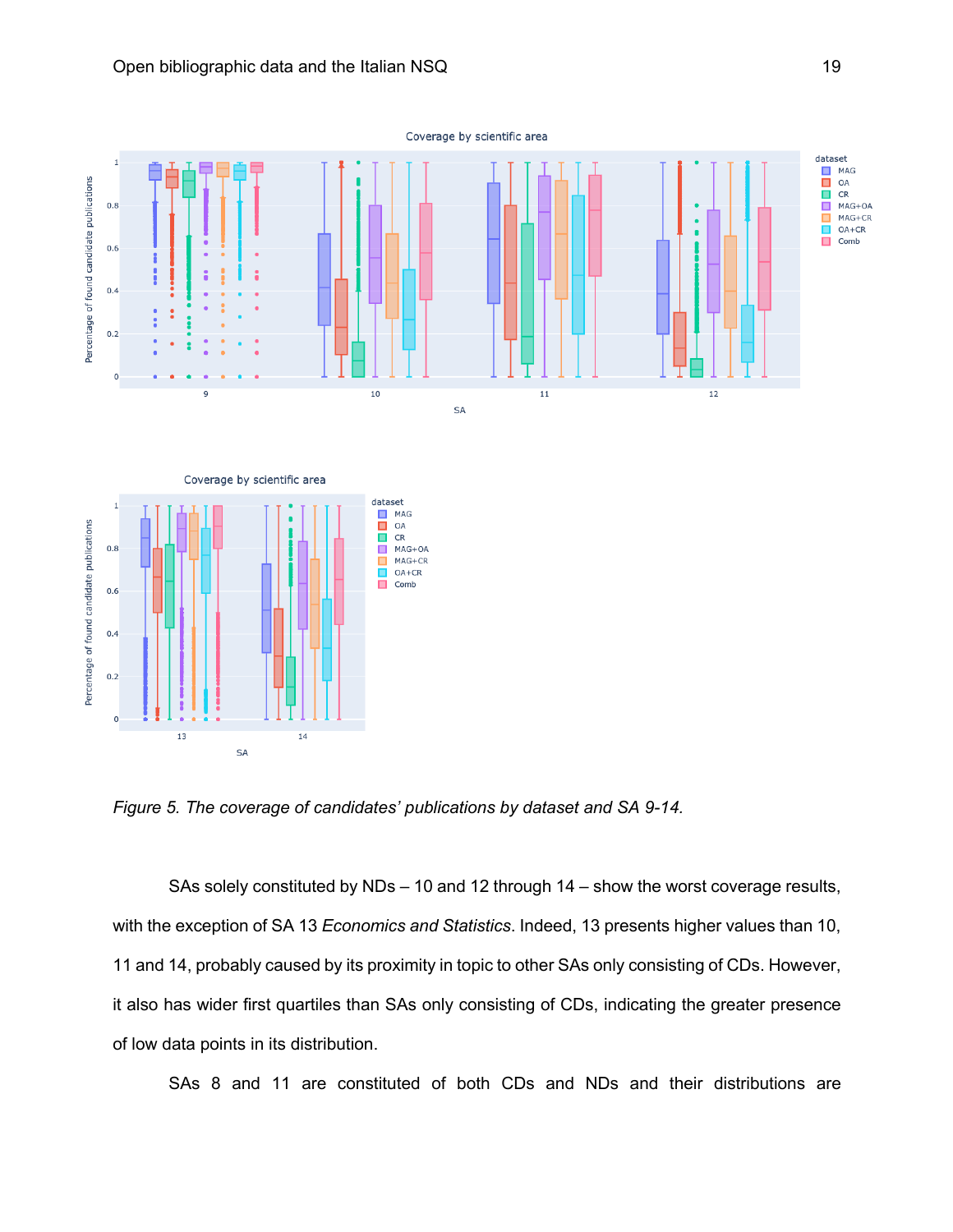characterized by wide quartiles, indicating the joint presence of high and low data points. It is also worth pointing out CR's poor coverage of 10, 11, 12 and 14, with median values below 20%.

# *4.5. Coverage by field in the scientific area with CDs and NDs*

The diagrams in Figure 6 and Figure 7 present coverage of candidates' publications by dataset and RF in mixed SAs (i.e. constituted by CDs and NDs): 8, *Civil Engineering and Architecture*; and 11, *History, Philosophy, Pedagogy and Psychology*. When focusing on the individual RFs inside mixed SAs, the difference in coverage between CDs and NDs clearly emerges. CDs are the RFs with higher values, whereas NDs are the RFs with lower values. 08/D1, *Architectural Design*, presents the worst coverage percentages with median values sharply below 50% for all three datasets, as well as their combination.



*Figure 6. The coverage of candidates' publications by dataset and RF in SA 8 (Civil Engineering and Architecture).*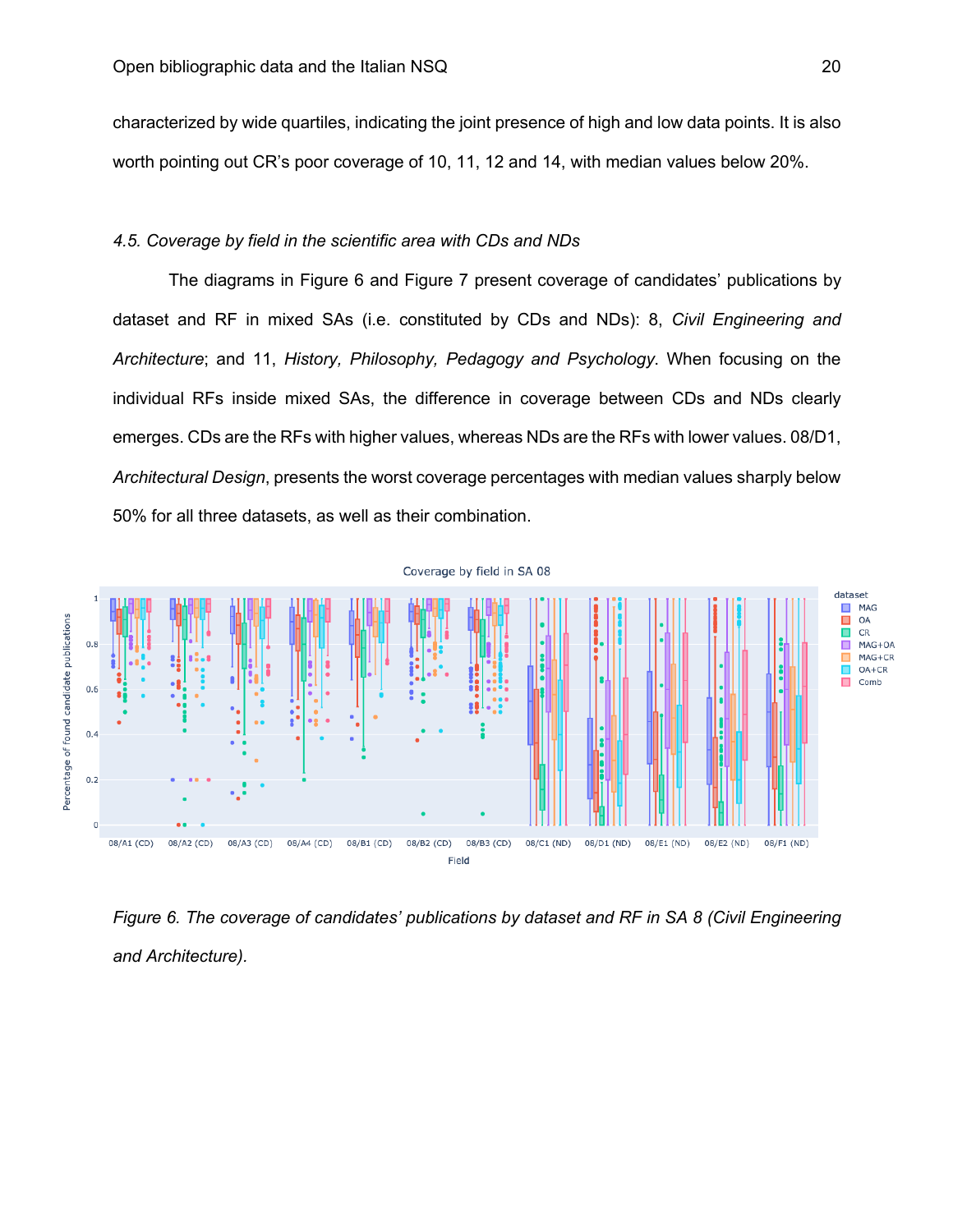

*Figure 7. The coverage of candidates' publications by dataset and RF in SA 11 (History, Philosophy, Pedagogy and Psychology).*





SA 13, *Economics and Statistics*, is not officially considered a mixed SA by ANVUR –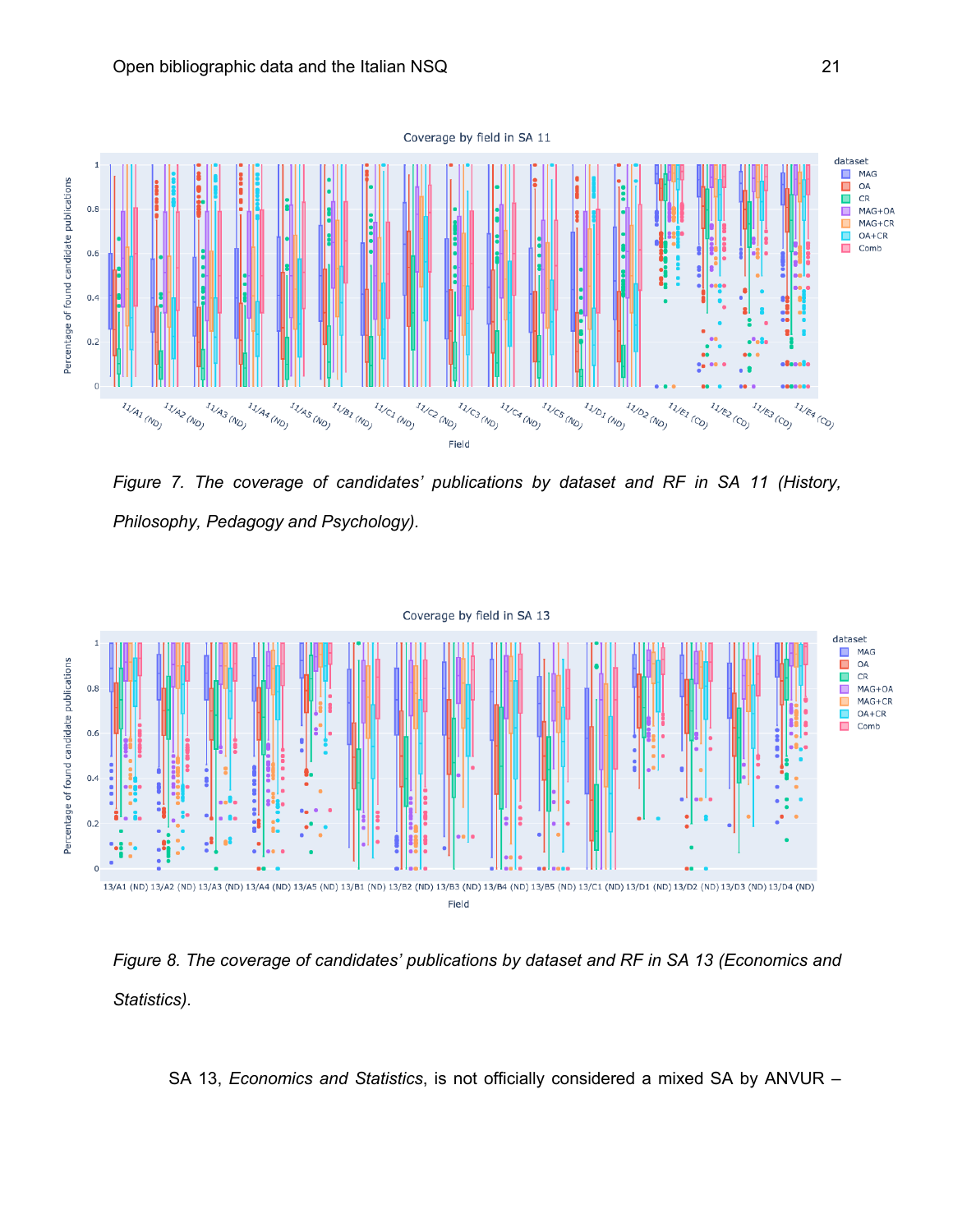indeed it is entirely composed by NDs. However, as shown in Figure 8, it presents similar behaviors and characteristics to mixed SAs: some RFs inside SA 13 have high coverage percentages – 13/A, *Economics*, and 13/D, *Statistics and Mathematical Methods for Decisions* – while others have low coverage percentages – 13/B, *Business Administration and Management*, and 13C, *Economic History*. This diagram casts a light on how publishing and editorial traditions connected to specific topics and disciplines greatly influence the coverage of publications in such fields by open datasets.

## **5. Discussion and conclusions**

The main aim of our work was to check what is the coverage, in terms of bibliographic entities, of three of the most prominent and discipline-agnostic open datasets considering a collection of publications mediated by a particular use-case scenario, i.e. the Italian National Scientific Qualification (NSQ). We have shown that the coverage is pretty good in particular for those RFs for which citation data are considered in the evaluation of the NSQ, namely those belonging to SAs from 1 to 7, part of SA 8, SA 9, and part of SA 11. This is reasonable, considering how the NSQ works. Indeed, a candidate applying for a CD recruitment field can present his/her publications if and only if those are listed in Scopus or Web of Science. The list of publications we used matches the data available in the proprietary services. Thus, considering that the coverage for CD as gathered from open datasets is very high (~95%, as shown in Figure 2) we conclude that, in principle, these datasets are ready to be used as sources for evaluation processes in CDbased recruitment fields as an alternative for proprietary bibliographic databases. However, it is worth mentioning that, according to our analysis, they can be used only for identifying the relevant articles a candidate can propose in the application, but we do not have any evidence about their potential use as an alternative for computing the citation-based metrics used in the NSQ, namely the h-index and the citation count.

It is also worth mentioning that, in this work, we have addressed only one step of the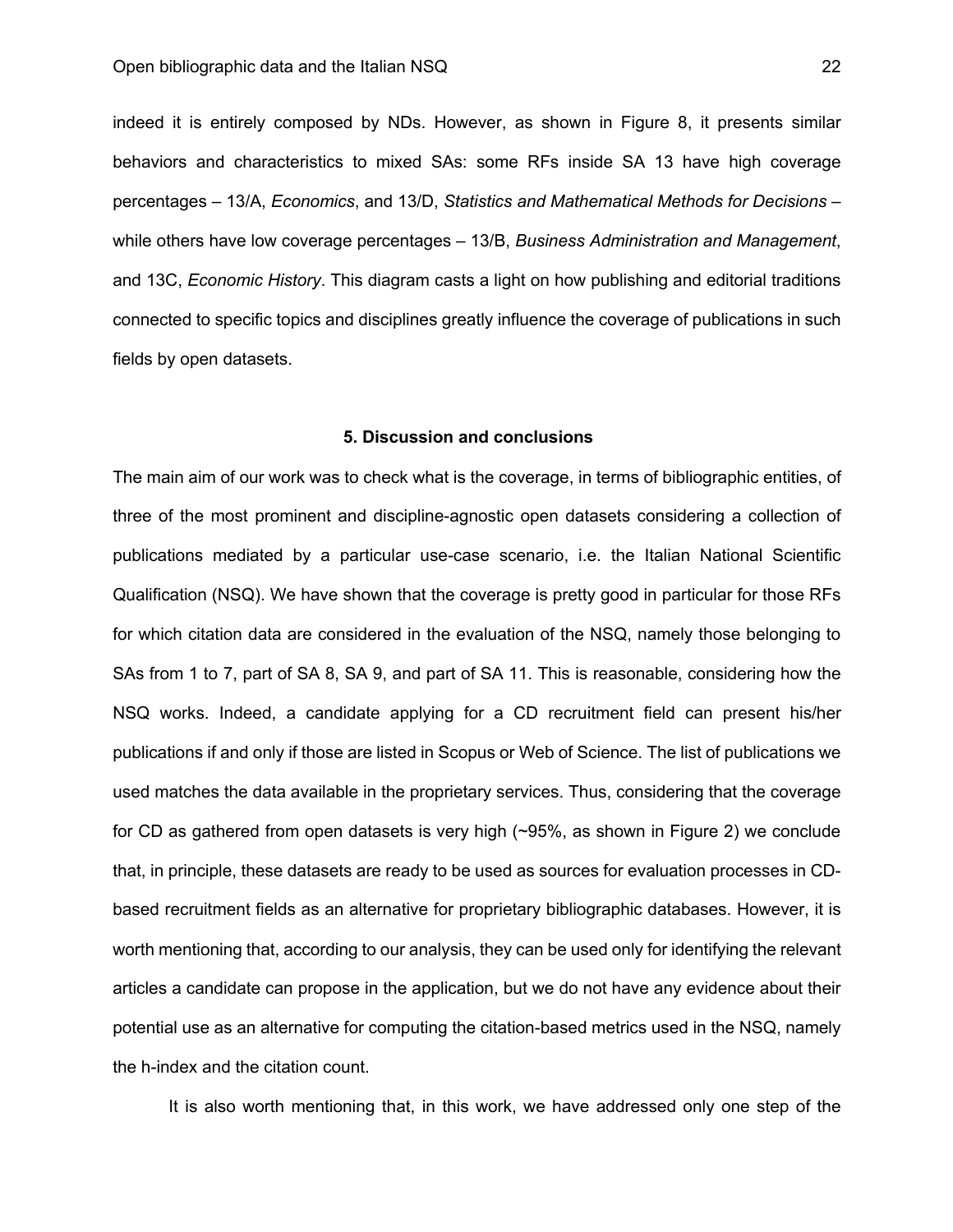assessment process, i.e., the availability of (some) data to perform quantitative measurements. In the context of research assessment exercises, in fact, replacing closed data sources with open ones is an important step to address but it is not substantial for the scholarly community. Indeed, the community urges design research evaluation processes which consider multiple factors – like sources' reputation and strength of the indicators, just to cite a few. These and other aspects might need to be reshaped in such a new context and are under discussion by the community and institutions – e.g., see (Directorate-General for Research and Innovation, European Commission, 2021).

While we claim that, in principle, open datasets can be used in the NSQ when assessing CD-based recruitment fields, the same conclusion does not apply to ND disciplines, where the coverage was lower. Note that, in this case, the candidates certify themselves that the metadata of the publications they present in the NSQ are correct without mandatorily verifying them using external services. Thus, a comparison with these services is much more difficult to perform. Furthermore, we cannot compare the coverage of NDs directly against proprietary bibliographic databases (i.e., Scopus and Web of Science) since we did not have access to their full datasets, even if it could be a good input for a future study. However, by analyzing the data summarized in Figures 4-8, we conclude that there is a clear distinction between the RFs that relate with CDs and those that relate with NDs. Indeed, all the RFs of the first kind (all of that included in SAs 1-7 and 9, plus RFs 08/A1-4, 08/B1-B3, 11/E1-4) are characterized by having very high coverage in the combined dataset (i.e., more than 95%) and at least two out of three datasets with coverage of more than 90%. All the other RFs, which do not comply with these rules, are indeed related to NDs. SA 13 (Figure 8) seems to be a slight exception to this rule: while being labelled by NDs only, it is more blurred due to its intrinsic nature, and it is very close to satisfying the rules mentioned above for some of its RFs.

We can also compare the results of our coverage of CDs against that obtained in other studies on MAG, Scopus and Web of Science. For instance, Visser et al. (2021) show that MAG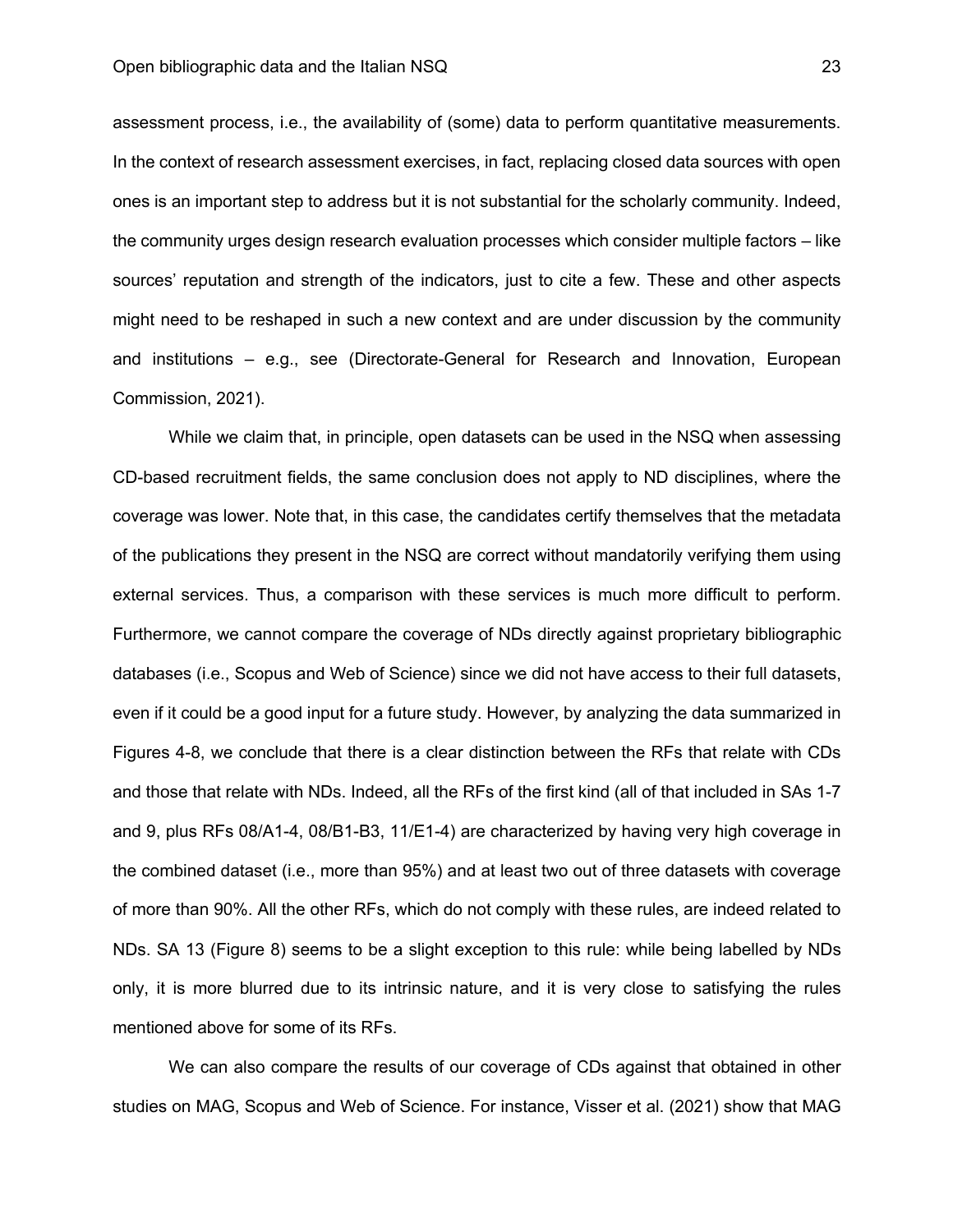contains 81% of the publications that are listed in Scopus, computed considering the whole datasets in consideration. This value aligns well with our results, which are even better in favor of MAG, which contains more than 90% of the articles of CDs that are also included in Scopus union Web of Science (as reported in Figure 3). This higher coverage compared with that of Visser et al. can result from:

- a) the additional matching of the articles in our collection with Web of Science, that may have brought to a better coverage; and
- b) the fact that Italian authors applying to the NSQ for some CDs, being aware that only publications listed in Scopus and Web of Science will be considered, tend to publish more in venues that are indexed in such proprietary bibliographic databases.

Another study by Huang et al. (2020) compared MAG against Scopus and Web of Science using a subset of articles published by authors working in fifteen distinct institutions. Their study shows that MAG covers around 70% and 69% of Scopus and Web of Science publications, respectively. Instead, considering Scopus and Web of Science as a unique dataset with disambiguated publications, MAG covers 67% of the publications in such proprietary services, which is much lower of the coverage (shown in Figure 2) we obtained for CDs and very close to that we have for NDs. In a future study, it could be worth investigating whether the disciplines to which the articles used in the study by Huang et al. (2020) are either CDs or NDs, to check if that low-coverage behavior could be derived from this aspect or is due to other factors.

The ways for correcting data in open and commercial datasets is also worth discussing. Currently, Crossref and MAG do not enable authors to correct wrong metadata of their own publications, while OpenAIRE allows University libraries for validating the metadata they provide to OpenAIRE and for enriching the metadata records with missing or extra information (Manghi et al., 2014). Instead, commercial services usually have curatorial units that react to authors' feedback when provided. This feature is perceived as an added value that can enable authors to have clean data before they are gathered for the evaluation in the NSQ. In principle, this is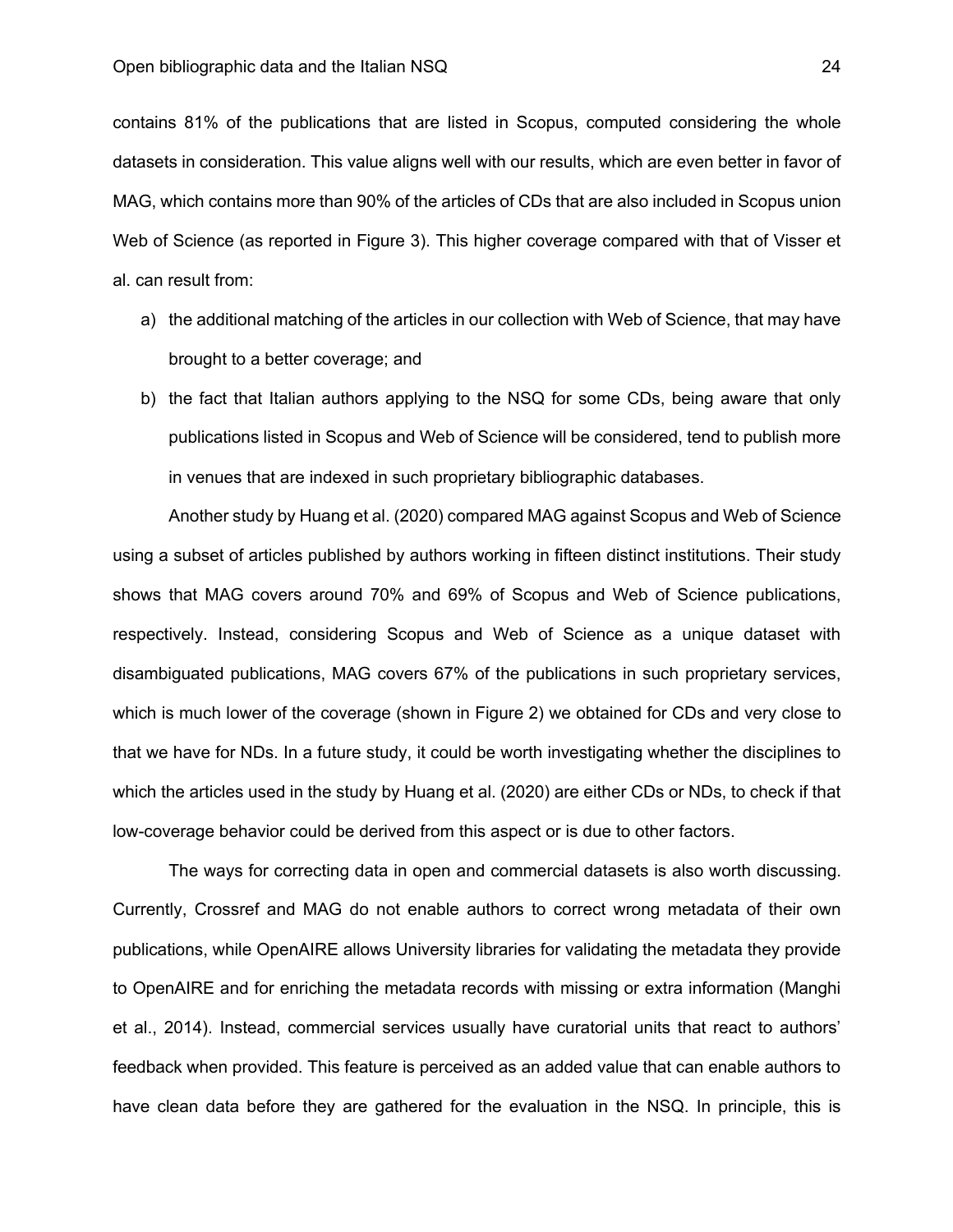possible for open datasets as well: the authors could provide similar corrections to the public, thus enabling the teams managing the open datasets their reuse and ingestion and allowing the NSQ commissions to correct possible mistakes in the original data before starting the evaluation procedure.

By analyzing the metadata gathered from the three open sources, we observe that the union of the data in MAG and OA approached that of all the datasets combined, as shown in Figures 1-8. This can mean that the support of Crossref data in our analysis did not add a lot to the other two datasets. However, probably, MAG and OA ingested Crossref data in advance, which can explain why Crossref did not show a big contribution to the overall coverage. In addition, the use of MAG could be perceived as a limit for the replicability of our study using updated data since MAG's discontinuation at the end of 2021. Indeed, it has been recently replaced by OpenAlex (https://openalex.org/) – its first release has been entirely based on the last available snapshot of MAG. However, it is still not clear if OpenAlex future releases will show the same data coverage that Microsoft guaranteed with MAG.

There is an orthogonal aspect of the Italian NSQ that is not addressed in our study, and that will be explored in future works: citation coverage for CDs. Indeed, one of the parameters that are checked by the NSQ is the number of citations all the candidates' publications received in the past. While we claim that the coverage of the open datasets used is good compared with that of Scopus and Web of Science, we cannot affirm the same for citation counts, at least in the context of the NSQ. Indeed, another study we have recently performed (Bologna et al., 2021a) shows that open citation data available in the December 2020 release (OpenCitations, 2020) of OpenCitations' COCI (Heibi et al., 2019) are not yet complete to substitute the data used in the NSQ made available by proprietary services. However, the combined use of several open citation sources – such as the new release of COCI (OpenCitations, 2022), which includes more than 1.29 billion citations, and the additional citation data from the open datasets used in this work and others, such as DataCite (Brase, 2009), and the proved fact that open citations are drastically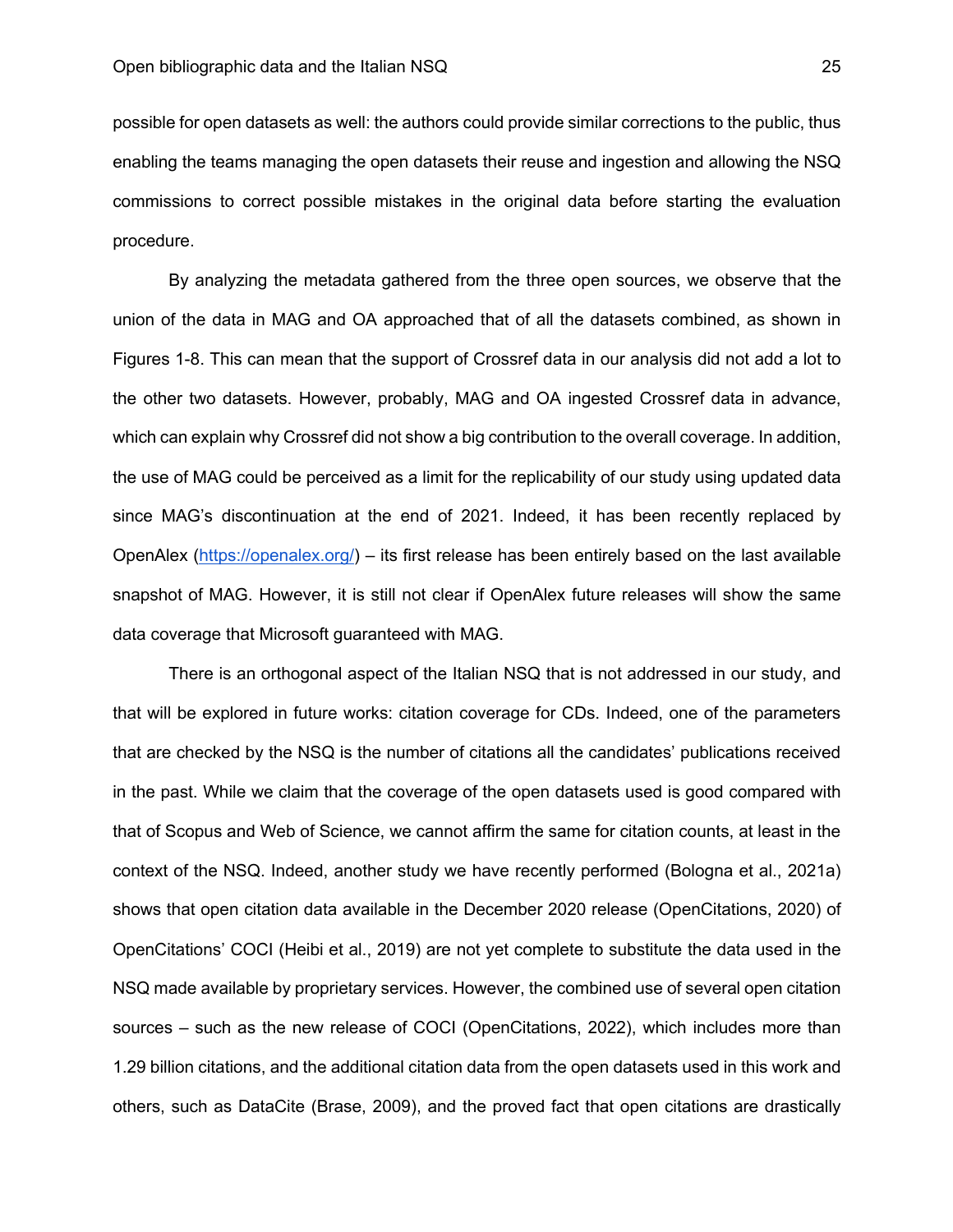increasing in these years (Hutchins, 2021) – are encouraging. In addition, a recent update (Martín-Martín, 2021) of a study by Martín-Martín et al. (2021) showed that the coverage of open citation data is approaching parity with those of Web of Science and Scopus. In a future study, we plan to analyze also the coverage of citations in the context of the NSQ, and to compare the results with those available in past studies such as (Visser et al., 2021) and (Martín-Martín et al., 2021).

Finally, it is important to stress one last point. As mentioned above, the NSQ evaluation only takes into account the publications indexed in Web of Science or Scopus for CDs. As shown in the outcomes of our study, there is a key distinction between the coverage of CDs and NDs in the open datasets: they are authoritative for CDs (at least compared with Web of Science and Scopus) and there are a few cases of publications that are relevant for the community but not listed there. The scenario is totally different for NDs disciplines, where a lot of relevant works (e.g. books discussing Humanities and Social Sciences research) are often omitted in commercial repositories. These publications might be instead available in open datasets. Then, it would be interesting to also investigate how much information is missing in Scopus and Web of Science but available in open datasets. This aspect could not be measured so far – since we start from the list of CDs publications selected by the candidates from the commercial datasets only and we could not measure the NDs publications in either Web of Science or Scopus since we did not have access to these commercial indexes – but we plan to explore it with a specific study in the future.

# **References**

Baas, J., Schotten, M., Plume, A., Côté, G., & Karimi, R. (2020). Scopus as a curated, highquality bibliometric data source for academic research in quantitative science studies. Quantitative Science Studies, 1(1), 377–386. https://doi.org/10.1162/qss\_a\_00019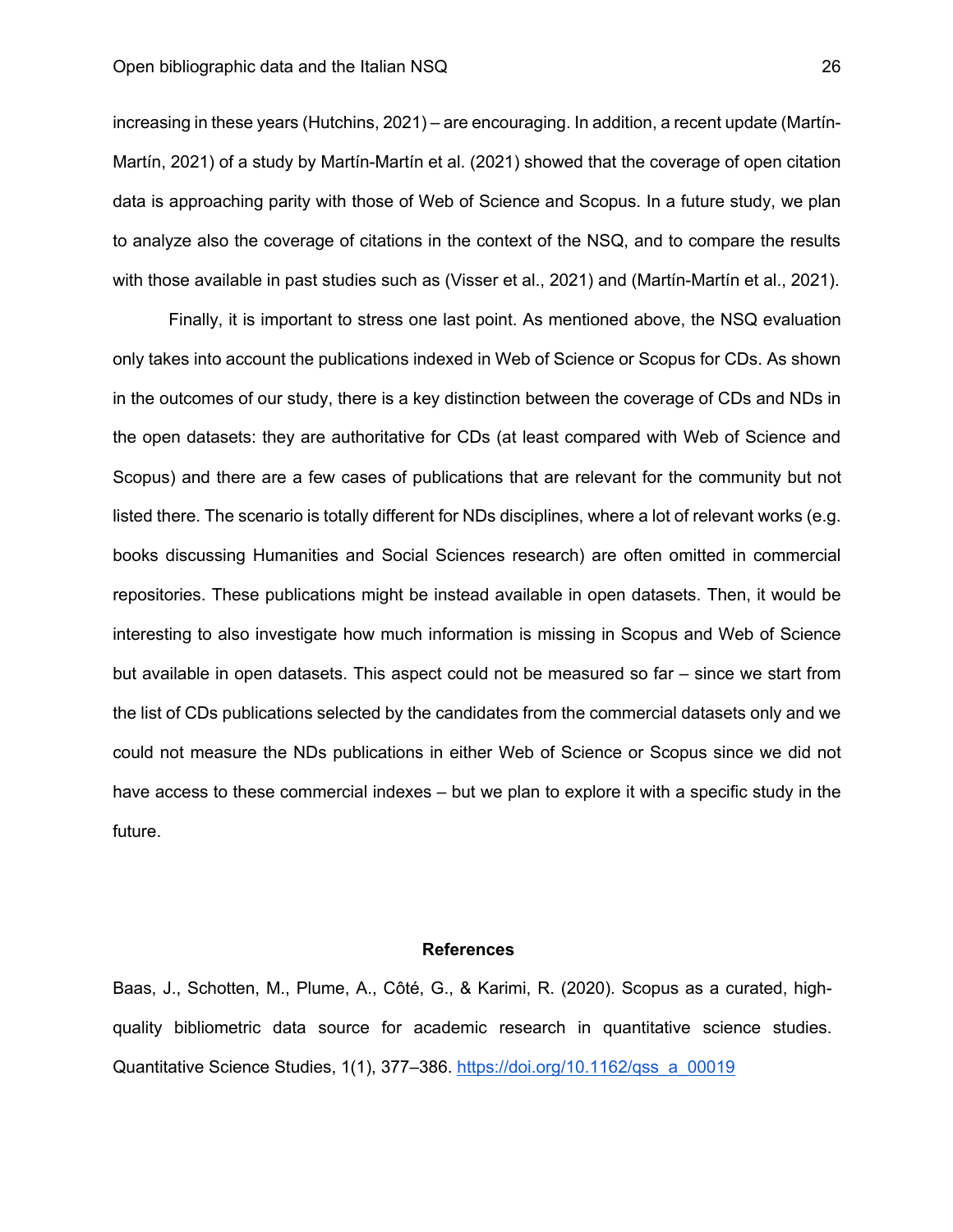Bedogni, L., Cabri, G., Martoglia, R., & Poggi, F. (2021). Does the Venue of Scientific Conferences Leverage their Impact? A Large Scale study on Computer Science Conferences. http://arxiv.org/abs/2105.14838

Birkle, C., Pendlebury, D. A., Schnell, J., & Adams, J. (2020). Web of Science as a data source for research on scientific and scholarly activity. Quantitative Science Studies, 1(1), 363–376. https://doi.org/10.1162/qss\_a\_00018

Bologna, F., Di Iorio, A., Peroni, S., & Poggi, F. (2021a). Can we assess research using open scientific knowledge graphs? A case study within the Italian National Scientific Qualification. http://arxiv.org/abs/2105.08599

Bologna, F., Di Iorio, A., Peroni, S., & Poggi, F. (2021b). Data and code for 'Open bibliographic data and the Italian National Scientific Qualification: Measuring coverage of academic fields'". https://doi.org/10.5281/ZENODO.5025114

Bologna, F., Di Iorio, A., Peroni, S., & Poggi, F. (2021c). Do open citations inform the qualitative peer-review evaluation in research assessments? An analysis of the Italian National Scientific Qualification. ArXiv. https://arxiv.org/abs/2103.07942

Brase, J. (2009). DataCite—A Global Registration Agency for Research Data. 2009 Fourth International Conference on Cooperation and Promotion of Information Resources in Science and Technology, 257–261. https://doi.org/10.1109/COINFO.2009.66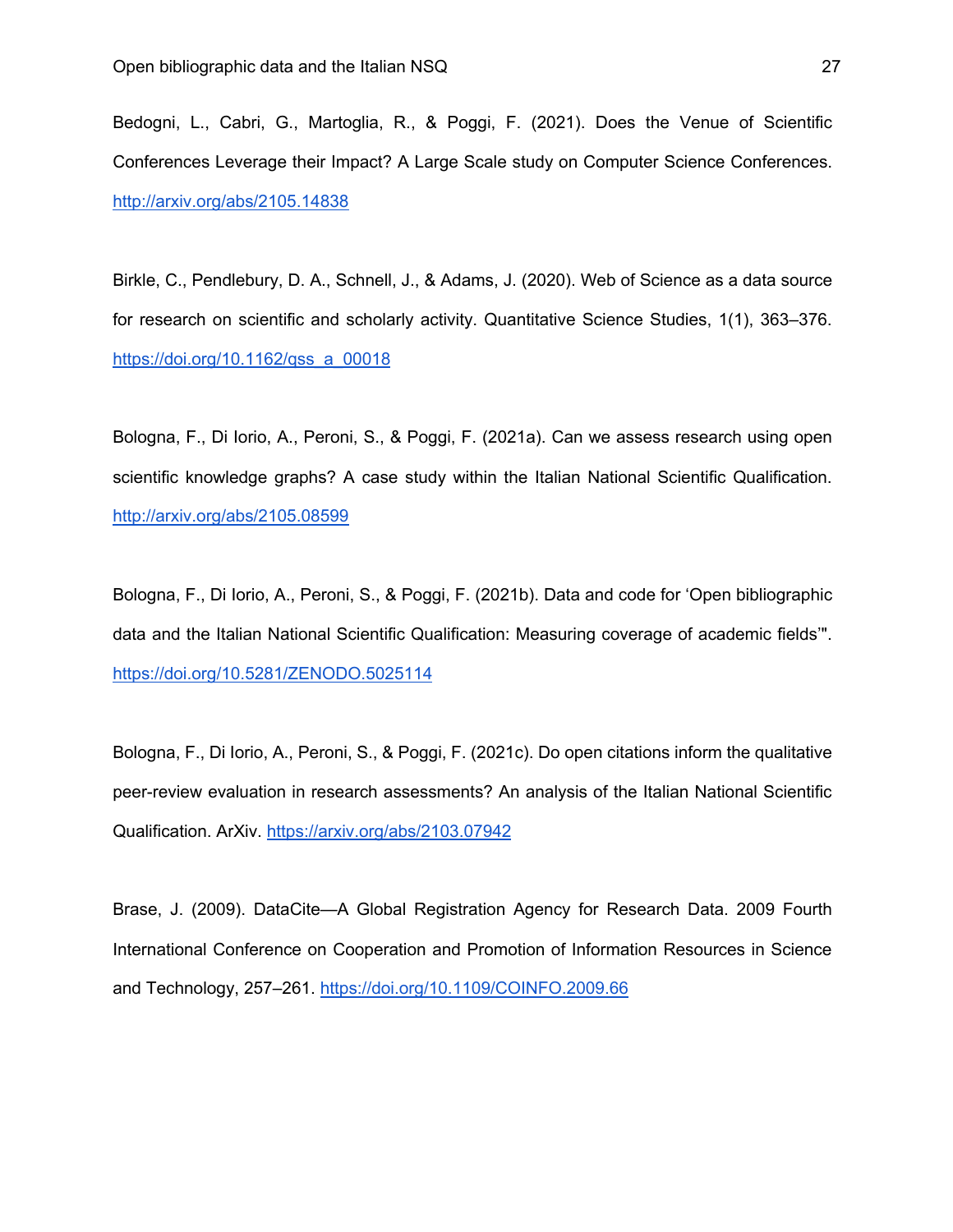Chudlarský, T., & Dvořák, J. (2020). Can Crossref Citations Replace Web of Science for Research Evaluation? The Share of Open Citations. Journal of Data and Information Science, 5(4), 35–42. https://doi.org/10.2478/jdis-2020-0037

Crossref. (2021). January 2021 Public Data File from Crossref. Academic Torrents. https://academictorrents.com/details/e4287cb7619999709f6e9db5c359dda17e93d515 D.L. 2012, Redefinition of scientific disciplines (Rideterminazione dei settori concorsuali)(Prot. n. 159), Gazzetta Ufficiale Serie Generale n.137 del 14/06/2012—Suppl. Ordinario n.119 (2012). https://www.gazzettaufficiale.it/eli/id/2012/06/14/12A06786/sg

Delgado López-Cózar, E., Orduña-Malea, E., & Martín-Martín, A. (2019). Google Scholar as a Data Source for Research Assessment. In W. Glänzel, H. F. Moed, U. Schmoch, & M. Thelwall (Eds.), Springer Handbook of Science and Technology Indicators (pp. 95–127). Springer International Publishing. https://doi.org/10.1007/978-3-030-02511-3\_4

Directorate-General for Research and Innovation, European Commission. (2021). Towards a reform of the research assessment system: Scoping report. (KI-09-21-484-EN-N). Publications Office. https://doi.org/10.2777/707440

Di Iorio, A., Peroni, S., & Poggi, F. (2019). Open data to evaluate academic researchers: An experiment with the Italian Scientific Habilitation. In G. Catalano, C. Daraio, M. Gregori, H. F. Moed, & G. Ruocco (Eds.), Proceedings of the 17th International Conference on Scientometrics and Informetrics (ISSI 2019) (pp. 2133–2144). Edizioni Efesto. http://arxiv.org/abs/1902.03287

Harzing, A.-W. (2016). Microsoft Academic (Search): A Phoenix arisen from the ashes? Scientometrics, 108(3), 1637–1647. https://doi.org/10.1007/s11192-016-2026-y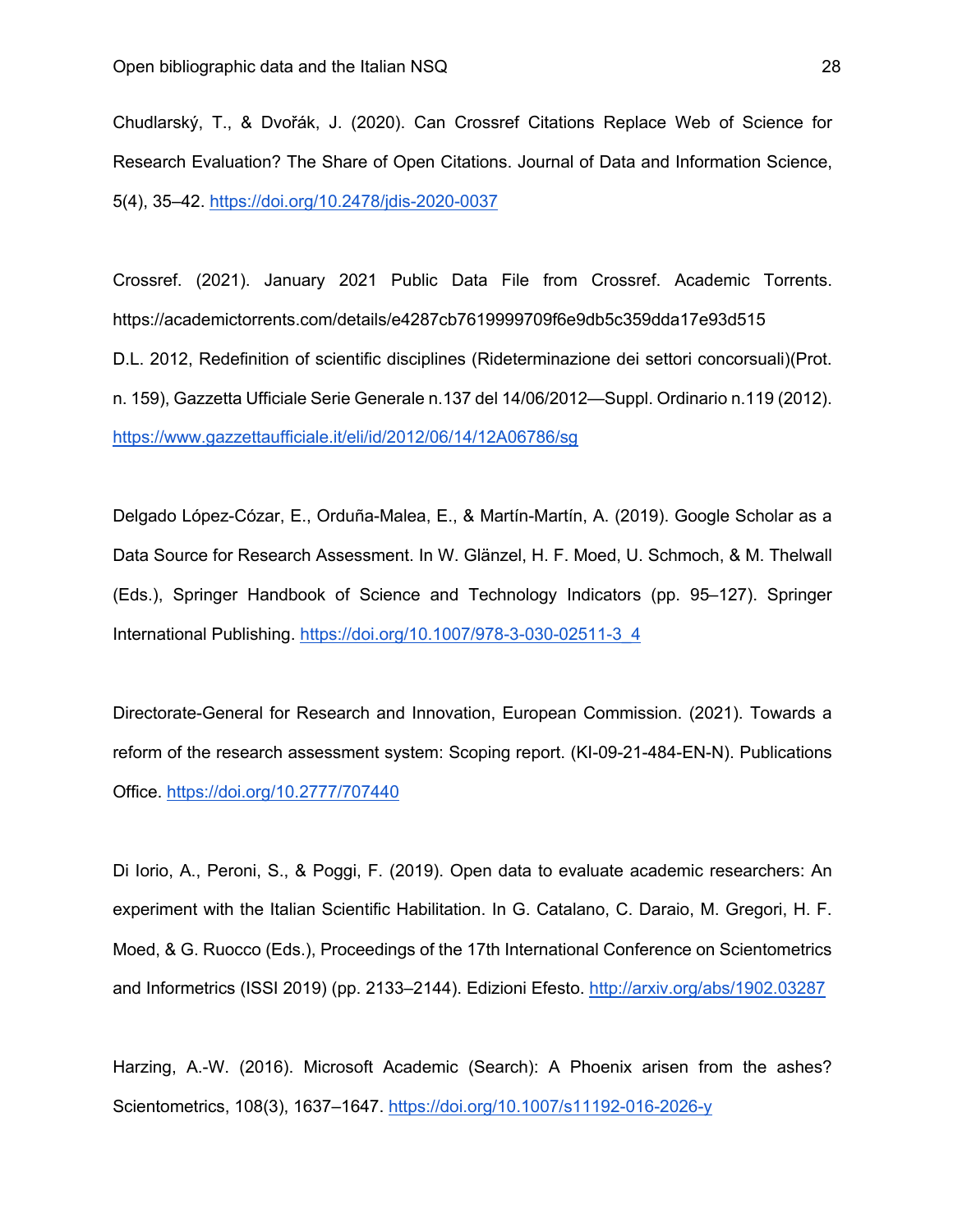Harzing, A.-W. (2019). Two new kids on the block: How do Crossref and Dimensions compare with Google Scholar, Microsoft Academic, Scopus and the Web of Science? Scientometrics, 120(1), 341–349. https://doi.org/10.1007/s11192-019-03114-y

Harzing, A.-W., & Alakangas, S. (2017a). Microsoft Academic: Is the phoenix getting wings? Scientometrics, 110(1), 371–383. https://doi.org/10.1007/s11192-016-2185-x

Harzing, A.-W., & Alakangas, S. (2017b). Microsoft Academic is one year old: The Phoenix is ready to leave the nest. Scientometrics, 112(3), 1887-1894. https://doi.org/10.1007/s11192-017-2454-3

Heibi, I., Peroni, S., & Shotton, D. (2019). Software review: COCI, the OpenCitations Index of Crossref open DOI-to-DOI citations. Scientometrics, 121(2), 1213–1228. https://doi.org/10.1007/s11192-019-03217-6

Herzog, C., Hook, D., & Konkiel, S. (2020). Dimensions: Bringing down barriers between scientometricians and data. Quantitative Science Studies, 1(1), 387–395. https://doi.org/10.1162/qss\_a\_00020

Huang, C.-K., Neylon, C., Brookes-Kenworthy, C., Hosking, R., Montgomery, L., Wilson, K., & Ozaygen, A. (2020). Comparison of bibliographic data sources: Implications for the robustness of university rankings. Quantitative Science Studies, 1(2), 445–478. https://doi.org/10.1162/qss\_a\_00031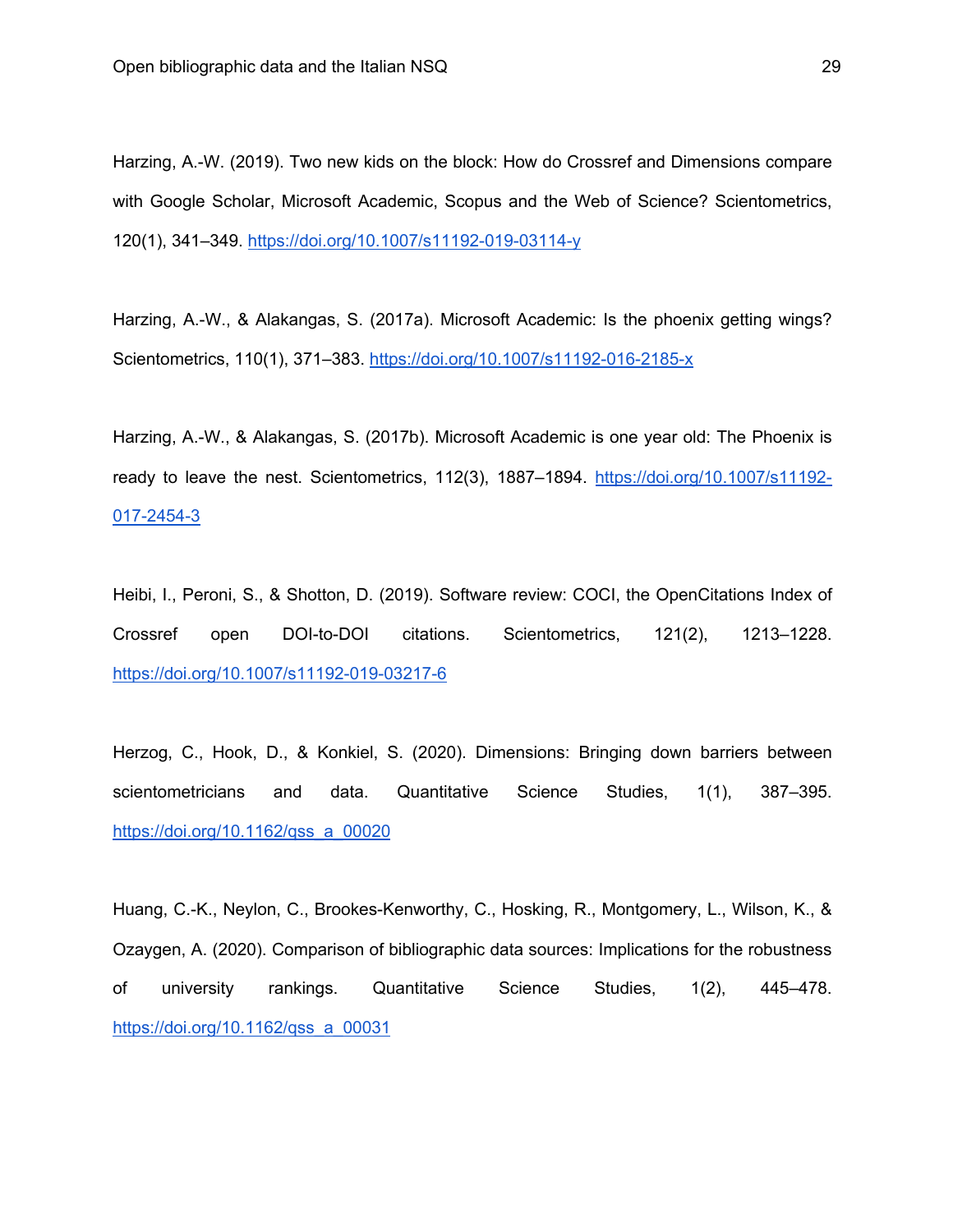Hug, S. E., & Brändle, M. P. (2017). The coverage of Microsoft Academic: Analyzing the publication output of a university. Scientometrics, 113(3), 1551–1571. https://doi.org/10.1007/s11192-017-2535-3

Hutchins, B. I. (2021). A tipping point for open citation data. Quantitative Science Studies, 2(2), 433–437. https://doi.org/10.1162/qss\_c\_00138

L. 240/2010, Rules concerning the organization of the universities, academic employees and recruitment procedures, empowering the government to foster the quality and efficiency of the university system (Norme in materia di organizzazione delle università, di personale accademico e reclutamento, nonché delega al Governo per incentivare la qualità e l'efficienza del sistema universitario), Gazzetta Ufficiale Serie Generale n.10 del 14/01/2011—Suppl. Ordinario n.11 (2011). https://www.gazzettaufficiale.it/eli/id/2011/01/14/011G0009/sg

Manghi, P., Bolikowski, L., Manold, N., Schirrwagen, J., & Smith, T. (2012). OpenAIREplus: The European Scholarly Communication Data Infrastructure. D-Lib Magazine, 18(9/10). https://doi.org/10.1045/september2012-manghi

Manghi, P., Atzori, C., Bardi, A., Baglioni, M., Schirrwagen, J., Dimitropoulos, H., La Bruzzo, S., Foufoulas, I., Löhden, A., Bäcker, A., Mannocci, A., Horst, M., Jacewicz, P., Czerniak, A., Kiatropoulou, K., Kokogiannaki, A., De Bonis, M., Artini, M., Ottonello, E., … Principe, P. (2021). OpenAIRE Research Graph Dump (3.0). Zenodo. https://doi.org/10.5281/zenodo.4707307

Manghi, P., Artini, M., Atzori, C., Bardi, A., Mannocci, A., La Bruzzo, S., Candela, L., Castelli, D., & Pagano, P. (2014). The D-NET software toolkit: A framework for the realization,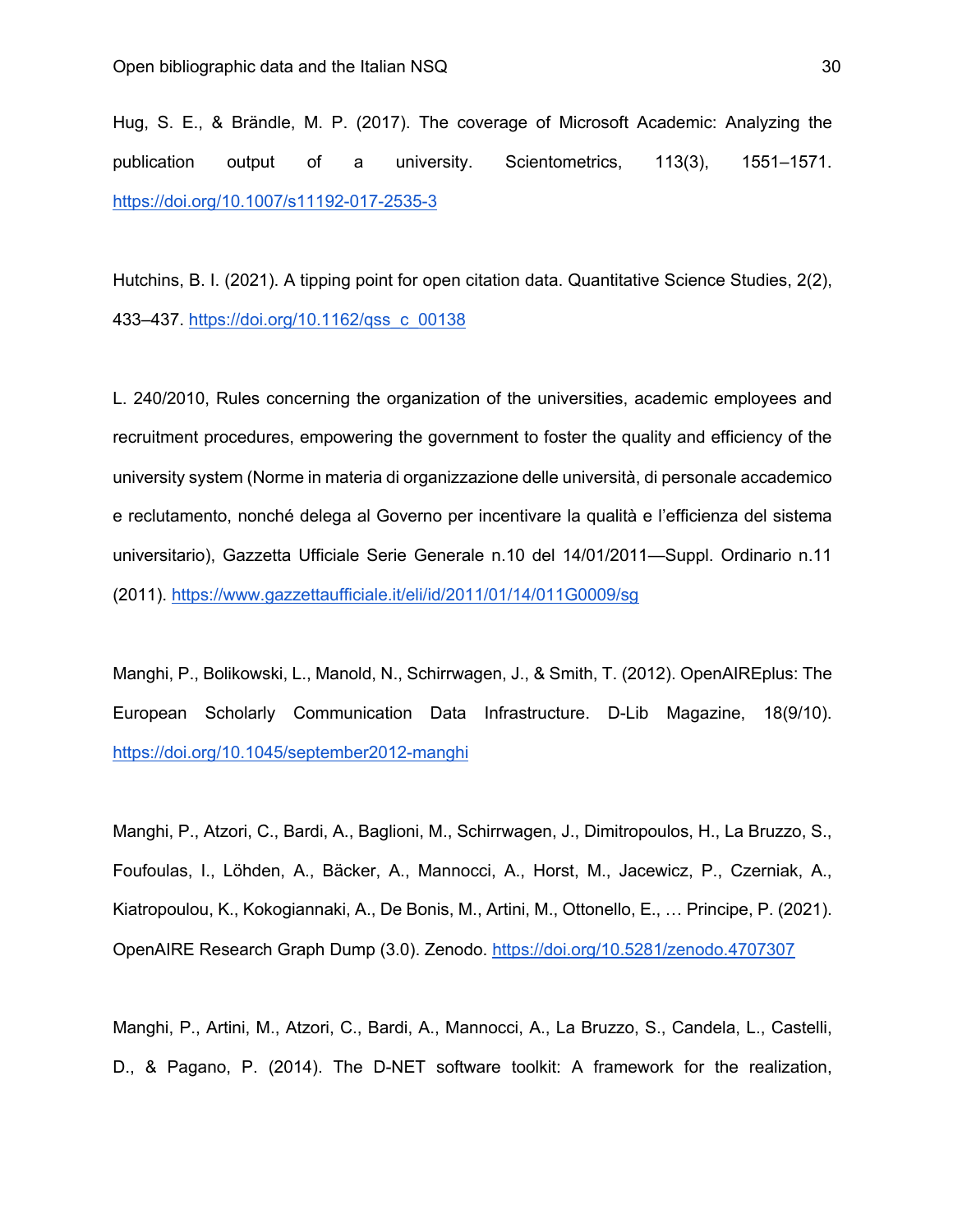maintenance, and operation of aggregative infrastructures. Program, 48(4), 322–354. https://doi.org/10.1108/PROG-08-2013-0045

Martín-Martín, A. (2021). Coverage of open citation data approaches parity with Web of Science and Scopus [Blog]. OpenCitations Blog. https://opencitations.wordpress.com/2021/10/27/coverage-of-open-citation-data-approachesparity-with-web-of-science-and-scopus/

Martín-Martín, A., Orduna-Malea, E., Thelwall, M., & Delgado López-Cózar, E. (2018). Google Scholar, Web of Science, and Scopus: A systematic comparison of citations in 252 subject categories. Journal of Informetrics, 12(4), 1160–1177. https://doi.org/10.1016/j.joi.2018.09.002

Martín-Martín, A., Thelwall, M., Orduna-Malea, E., & Delgado López-Cózar, E. (2021). Google Scholar, Microsoft Academic, Scopus, Dimensions, Web of Science, and OpenCitations' COCI: A multidisciplinary comparison of coverage via citations. Scientometrics, 126(1), 871–906. https://doi.org/10.1007/s11192-020-03690-4

Microsoft Academic. (2020). Microsoft Academic Graph (2020-01-23). Internet Archive. https://archive.org/details/mag-2020-01-23

Mongeon, P., & Paul-Hus, A. (2016). The journal coverage of Web of Science and Scopus: A comparative analysis. Scientometrics, 106(1), 213–228. https://doi.org/10.1007/s11192-015- 1765-5

OpenCitations. (2020). COCI CSV dataset of all the citation data — December 2020 dump. figshare. https://doi.org/10.6084/m9.figshare.6741422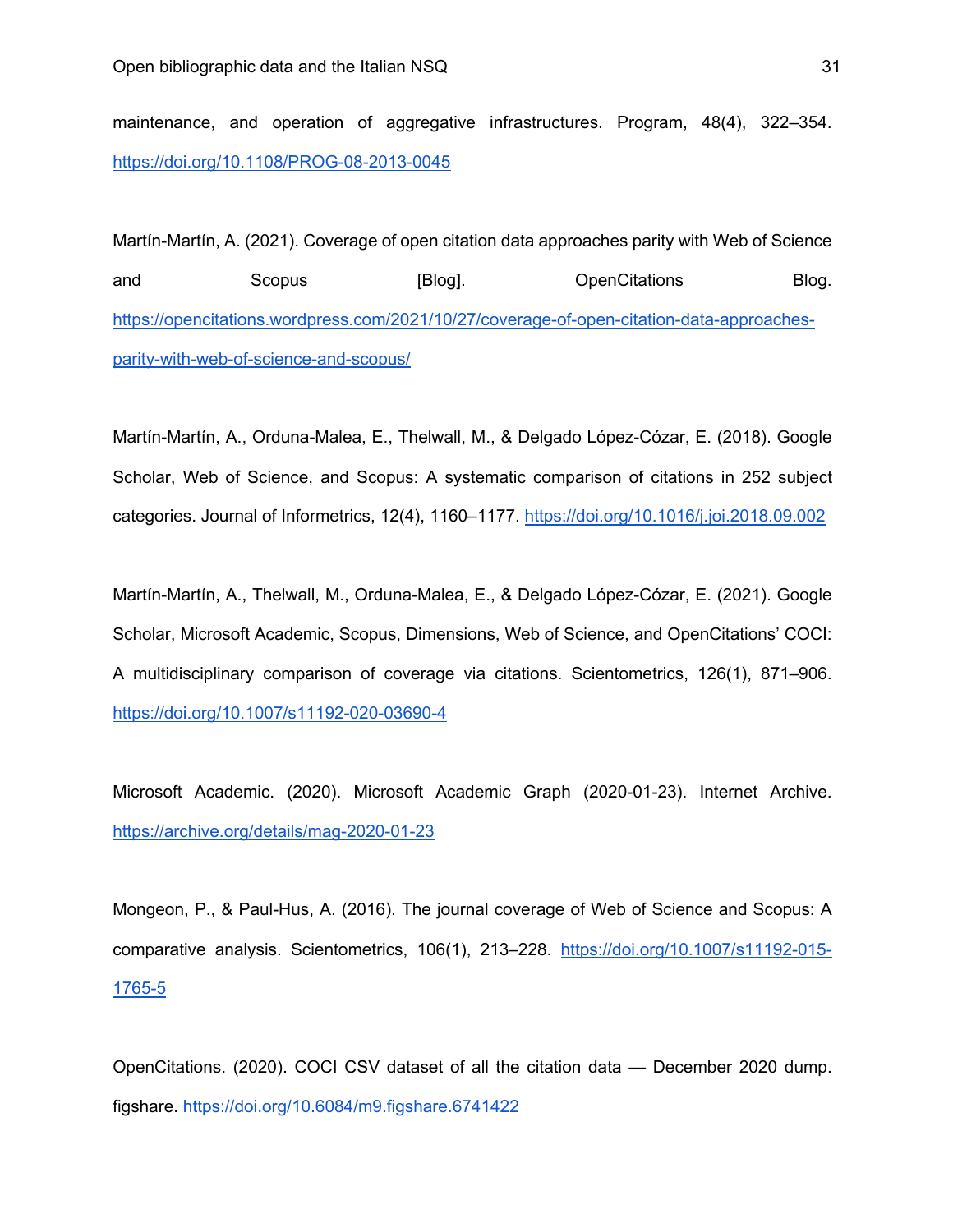OpenCitations. (2022). COCI CSV dataset of all the citation data—March 2022 dump. figshare. https://doi.org/10.6084/m9.figshare.6741422.v14

Orduña-Malea, E., & Delgado-López-Cózar, E. (2018). Dimensions: Redescubriendo el ecosistema de la información científica. El Profesional de La Información, 27(2), 420. https://doi.org/10.3145/epi.2018.mar.21

Peroni, S., Ciancarini, P., Gangemi, A., Nuzzolese, A. G., Poggi, F., & Presutti, V. (2020). The practice of self-citations: A longitudinal study. Scientometrics, 123(1), 253–282. Scopus. https://doi.org/10.1007/s11192-020-03397-6

Singh, V. K., Singh, P., Karmakar, M., Leta, J., & Mayr, P. (2021). The journal coverage of Web of Science, Scopus and Dimensions: A comparative analysis. Scientometrics, 126(6), 5113– 5142. https://doi.org/10.1007/s11192-021-03948-5

Thelwall, M. (2018). Dimensions: A competitor to Scopus and the Web of Science? Journal of Informetrics, 12(2), 430–435. https://doi.org/10.1016/j.joi.2018.03.006

Van Noorden, R. (2014). Google Scholar pioneer on search engine's future. Nature. https://doi.org/10.1038/nature.2014.16269

Visser, M., van Eck, N. J., & Waltman, L. (2021). Large-scale comparison of bibliographic data sources: Scopus, Web of Science, Dimensions, Crossref, and Microsoft Academic. Quantitative Science Studies, 2(1), 20–41. https://doi.org/10.1162/qss\_a\_00112